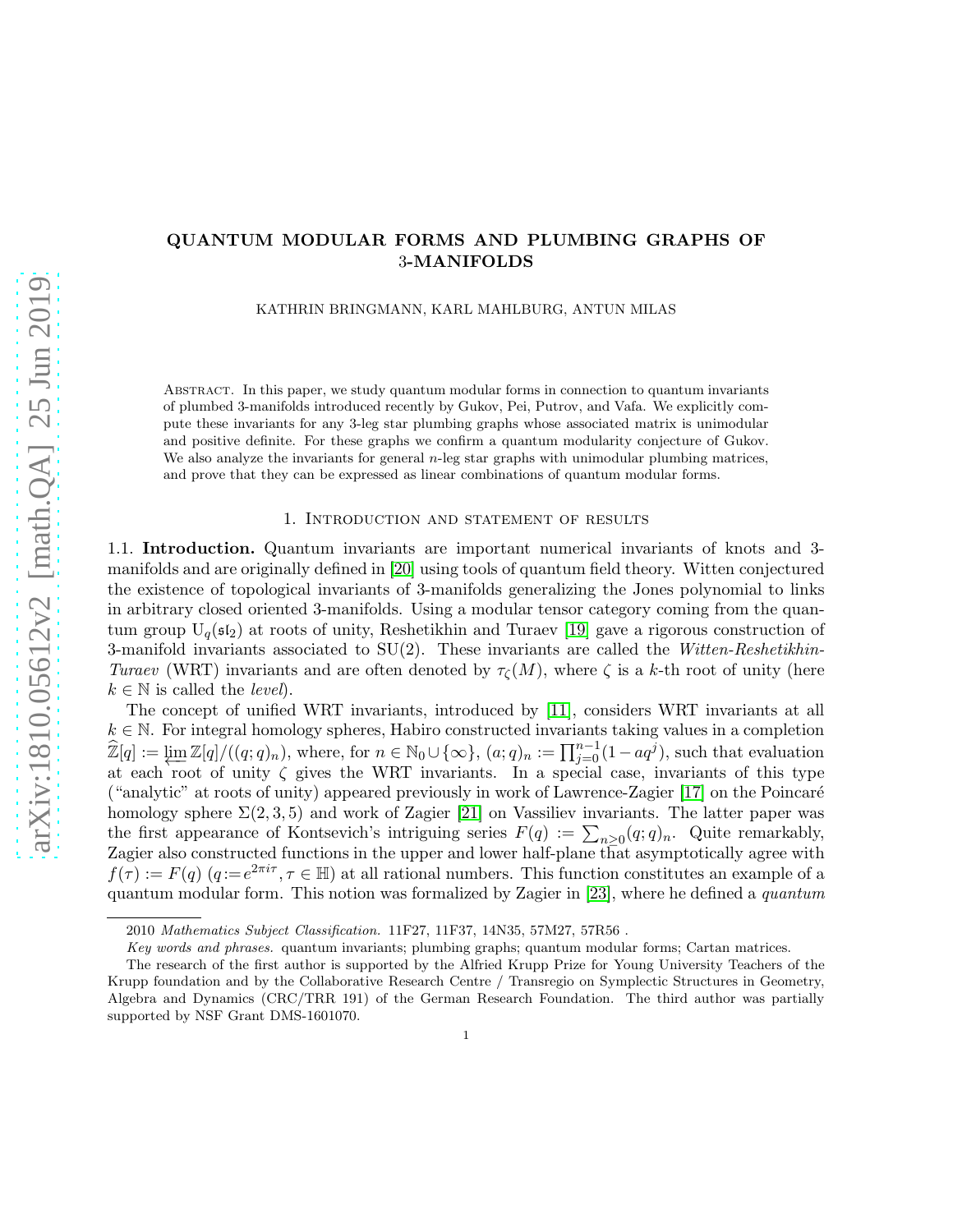modular form to be a complex-valued function defined on the rational numbers that is essentially modular (up to a correction factor that has "nice" analytic properties). Further examples of unified invariants (and quantum modular forms) for knots/links and 3-manifolds were considered by Hikami and other authors [\[12](#page-25-5)[–16\]](#page-25-6). There are other important aspects of quantum modular forms including Maass forms, Eichler integrals, combinatorial generating functions, and meromorphic Jacobi forms. In addition, quantum modular forms recently appeared in representation theory of infinite-dimensional Lie algebras and vertex algebras in the form of characters of irreducible modules  $[3, 7]$  $[3, 7]$ . Another interesting direction concerns q-series identities for expressions coming from unified WRT invariants [\[5,](#page-25-9) [16\]](#page-25-6).

In a very interesting recent paper [\[10\]](#page-25-10), Gukov, Pei, Putrov, and Vafa introduced a new approach to WRT invariants of 3-manifolds that was motivated by certain dualities in physics. In this paper, among many other things, the authors defined quantum invariants of various families of 3-manifolds  $M_3$ , including plumbed 3-manifolds. A plumbed 3-manifold  $M_3(G)$  is associated to a labeled graph G, so that  $M_3(G)$  is obtained by a Dehn surgery on the corresponding link of unknots. If the linking matrix M is positive definite<sup>[1](#page-1-0)</sup>, the authors in [\[10\]](#page-25-10) defined a q-series denoted by  $Z_{a}(q)$  with integral coefficients, and argued that the limiting values of  $Z(q)$  at roots of unity are expected to capture the WRT invariants discussed above. The key novelty of the approach is that the definition of  $\mathbb{Z}_a(q)$  is based on a straightforward contour integration, and the invariants are defined as functions in the upper half-plane rather than at roots of unity. In [\[10\]](#page-25-10), several examples of  $Z_a(q)$  series were computed in terms of unary false theta functions, which are known to be quantum modular forms (see for instance [\[3\]](#page-25-7)).

We note that functions closely related to  $\hat{Z}_{a}(q)$  already appeared in the literature on the socalled higher rank singlet W-algebras denoted by  $W(p)_{Q}^{0}$  [\[4,](#page-25-11)7]. In [\[8\]](#page-25-12) a more direct link between quantum invariants from [\[10\]](#page-25-10) and vertex algebras was given.

1.2. Statement of the results. Based on several examples calculated in [\[10\]](#page-25-10), Gukov [\[9\]](#page-25-13) conjectured a striking general characterization of the analytic properties of  $\widehat{Z}_{\boldsymbol{a}}(q)$ .

# <span id="page-1-2"></span>**Conjecture 1.1.** For any tree and labeling such that M is positive definite,  $\widehat{Z}_{a}(q)$  is a quantum modular form.

This paper is a first contribution towards the resolution of Gukov's conjecture. We present a detailed analysis of  $\hat{Z}_0(q)$  for unimodular graphs and manifolds coming from n-leg star graphs, which are also sometimes known as  $n$ -spiders, where  $n$  denotes the number of leaves or legs. More precisely, we first introduce a closely related integral, denoted by  $Z(q)$ , for which we show that it agrees with  $\widehat{Z}_0(q^2)$  for all unimodular positive definite plumbing matrices. Our main result verifies the validity of the conjecture for all 3-leg star graphs with unimodular plumbing matrices, and also provides strong evidence that quantum modularity is most likely true for general star graphs if we allow the quantum set to be a proper subset of Q.

<span id="page-1-1"></span>**Theorem 1.2.** (1) For any 3-leg star graph, there is some  $c_M \in \mathbb{Q}$  such that  $q^{c_M}Z(q)$  is a quantum modular form.

<span id="page-1-0"></span><sup>&</sup>lt;sup>1</sup>In [\[10\]](#page-25-10), M is negative definite, which we have accounted for by replacing it by  $-M$  when referring to their work.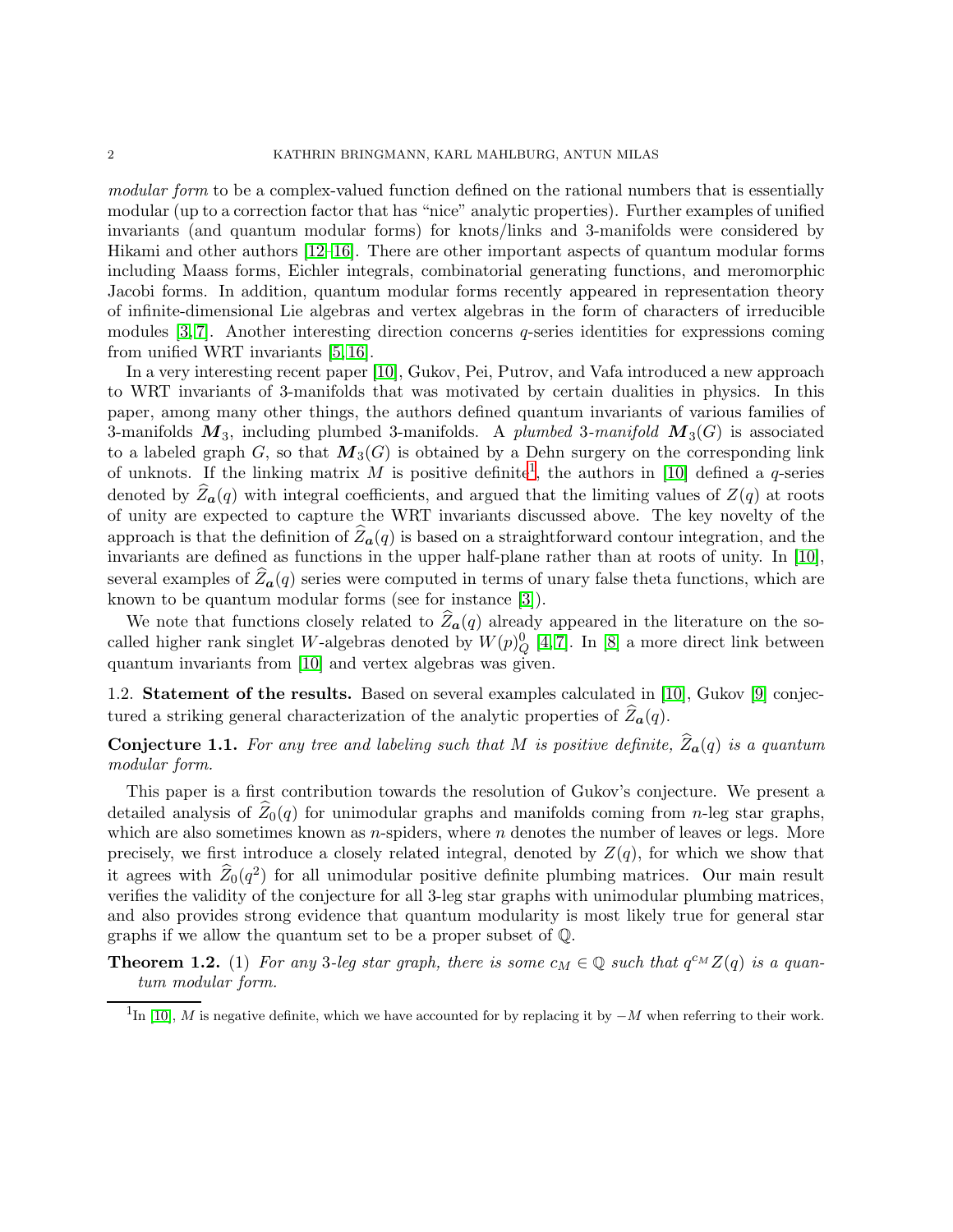<span id="page-2-1"></span>(2) For any n-leg star graph, we can write  $Z(q) = F_1(q) + \cdots F_r(q)$ , where there are  $c_{M,j} \in \mathbb{Q}$ such that each  $q^{c_{M,j}}F_j(q)$  is a quantum modular form.

As a corollary, we obtain that for any positive definite unimodular 3-leg star plumbing graph, there is some  $c_M \in \mathbb{Q}$  such that  $q^{c_M} \widehat{Z}_0(q)$  is a quantum modular form of weight  $\frac{1}{2}$  with quantum set Q.

Remarks. (1) To clarify, the main difference between the two statements in Theorem 1.2 is that in the case of n-leg star graphs, the quantum sets of the summands do not necessarily coincide. For more precise statements, see Theorems [4.2](#page-9-0) and [6.1](#page-20-0) below.

(2) In a paper [\[6\]](#page-25-14) that appeared as a preliminary version of this paper was ready, Cheng, Chun, Ferrari, Gukov, and Harrison independently calculated  $\hat{Z}_{a}(q)$  for a large number of additional examples of 3-star graphs, as well as an example of a 4-star graph (see Section 8 of [\[6\]](#page-25-14)).

The paper is organized as follows. In Section 2, we introduce the function  $Z(q)$  and prove that it agrees with  $Z_0(q)$  from [\[10\]](#page-25-10) for any unimodular plumbing matrix. In Section 3 we present elementary facts on rational functions and define the quantum modular forms in this paper. In Section 4 we prove our first main result, Theorem [4.2,](#page-9-0) on quantum modularity of 3-leg star graphs. Section 5 contains explicit computations of  $Z(q)$  for all D and E type Dynkin diagrams. In Section 6 we prove a version of quantum modularity for all star graphs. We also present an example illustrating that the quantum set of  $Z(q)$  can be smaller than Q. We end in Section 7 with several remarks and directions for future work.

#### **ACKNOWLEDGMENTS**

We thank S. Gukov for correspondence regarding a preliminary version of this paper, H. Hikami for bringing [\[12](#page-25-5)[–14\]](#page-25-15) to our attention, and the referees for their many helpful comments.

#### 2. Definitions and notation

[2](#page-2-0).1. The quantum invariant. Consider a tree  $G = (V, E)^2$  with N vertices numbered  $1, 2, ..., N$ . For such a G, we choose a symmetric integral matrix  $M = (m_{jk})_{1 \leq j,k \leq N}$  such that  $m_{jk} = -1$  if vertex j is connected to vertex k and zero otherwise. The diagonal entries  $m_{ij} \in \mathbb{Z}, 1 \le j \le N$  are known as *framing coefficients*, which for our purposes, may be freely chosen subject to the restriction that M is positive definite (which ensures that the integrals below actually define Laurent series). We typically label the vertices of  $G$  by these coefficients.

The first homology group of  $M_3 := M_3(G)$  (plumbed 3-manifold constructed from G) is

$$
H_1(\boldsymbol{M}_3, \mathbb{Z}) \cong \mathrm{coker}(M) = \mathbb{Z}^N / M \mathbb{Z}^N.
$$

If M is invertible then this group is finite and if  $M \in SL_N(\mathbb{Z})$  (e.g.  $G = E_8$ ), then  $H_1(M_3, \mathbb{Z}) = 0$ . To each edge joining vertices  $j \neq k$  in G, we associate a rational function

$$
f(w_j, w_k) := \frac{1}{(w_j - w_j^{-1})(w_k - w_k^{-1})}
$$

<span id="page-2-0"></span><sup>&</sup>lt;sup>2</sup>Note that in [\[10\]](#page-25-10) G was used to denote the gauge group (which is not discussed in this paper).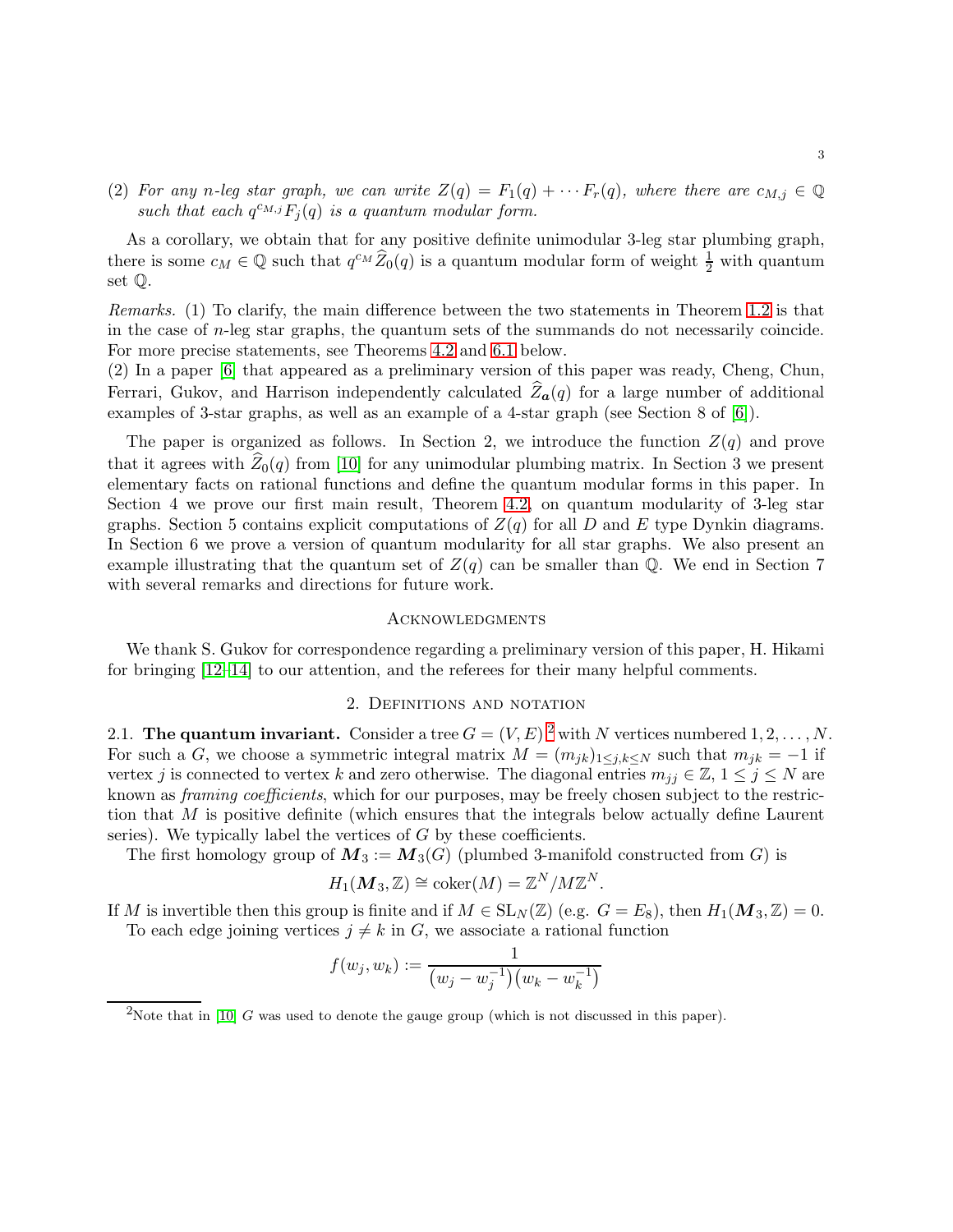and to each vertex  $w_i$  a Laurent polynomial

$$
g(w_j) := (w_j - w_j^{-1})^2.
$$

In [\[10\]](#page-25-10), a quantum invariant for plumbing graphs was introduced. In particular, given G and M, set (throughout we use the vector notation  $\mathbf{w} := (w_1, ..., w_N)^T$ )

<span id="page-3-0"></span>
$$
\widehat{Z}_{\mathbf{a}}(q) := \frac{q^{\frac{-3N + \text{tr}(M)}{4}}}{(2\pi i)^N} \text{PV} \int_{|w_j|=1} \prod_{j=1}^N g(w_j) \prod_{(k,\ell) \in E} f(w_k, w_\ell) \Theta_{-M,\mathbf{a}}(q; \mathbf{w}) \frac{dw_j}{w_j},\tag{2.1}
$$

where PV means the Cauchy principal value. Here  $\int_{|w_j|=1}$  indicates the integration  $\int_{|w_1|=1}$  $\cdots \int_{|w_N|=1}$ , and the theta function is defined by

$$
\Theta_{-M,\boldsymbol{a}}(q;\boldsymbol{w})=\sum_{\boldsymbol{\ell}\in 2M\mathbb{Z}^N+\boldsymbol{a}}q^{\frac{1}{4}\boldsymbol{\ell}^T M^{-1}\boldsymbol{\ell}}\prod_{j=1}^N w_j^{\ell_j},\quad \boldsymbol{a}\in 2\mathrm{coker}(M)+\boldsymbol{\delta};
$$

the shift is defined by  $\delta := (\delta_j)$  such that  $\delta_j \equiv \deg(v_j) \pmod{2}$ , where  $\delta_j$  denotes the degree (valency) of the *j*-th node. Furthermore, the simplest shift is denoted in [\[10\]](#page-25-10) by  $Z_0(q) := Z_{\delta}(q)$ .

2.2. The Z-integral. We now introduce a closely related integral that is somewhat easier to work with analytically, and is equivalent to  $\widehat{Z}_0(q)$  in an important special case, as we see below. For positive definite  $M$  as above, we define

<span id="page-3-1"></span>
$$
Z(q) := \frac{q^{\frac{-3N + \text{tr}(M)}{2}}}{(2\pi i)^N} \text{PV} \int_{|w_j|=1} \prod_{j=1}^N g(w_j) \prod_{(k,\ell) \in E} f(w_k, w_\ell) \Theta_M(q; \mathbf{w}) \frac{dw_j}{w_j},
$$
(2.2)

where

<span id="page-3-4"></span>
$$
\Theta_M(q; \mathbf{w}) := \sum_{\mathbf{m} \in M \mathbb{Z}^N} q^{\frac{1}{2} \mathbf{m}^T M^{-1} \mathbf{m}} \prod_{j=1}^N w_j^{m_j}.
$$
 (2.3)

Note that the only differences between  $(2.1)$  and  $(2.2)$  are in the normalization of the q-powers and the condition in the summation in the theta functions.

#### 3. Preliminaries

<span id="page-3-3"></span>3.1. Basic facts for rational functions. In order to calculate  $Z(q)$ , we need to compute principal value integrals for various series and rational functions. We first observe that for  $m \in \mathbb{Z}$ ,

<span id="page-3-2"></span>
$$
\frac{1}{2\pi i} \text{PV} \int_{|w|=1} \left( w - w^{-1} \right) w^m \frac{dw}{w} = \frac{1}{2\pi i} \int_{|w|=1} \left( w - w^{-1} \right) w^m \frac{dw}{w} \n= \text{CT}_w \left( \left( w - w^{-1} \right) w^m \right) = \delta_{m=-1} - \delta_{m=1},
$$
\n(3.1)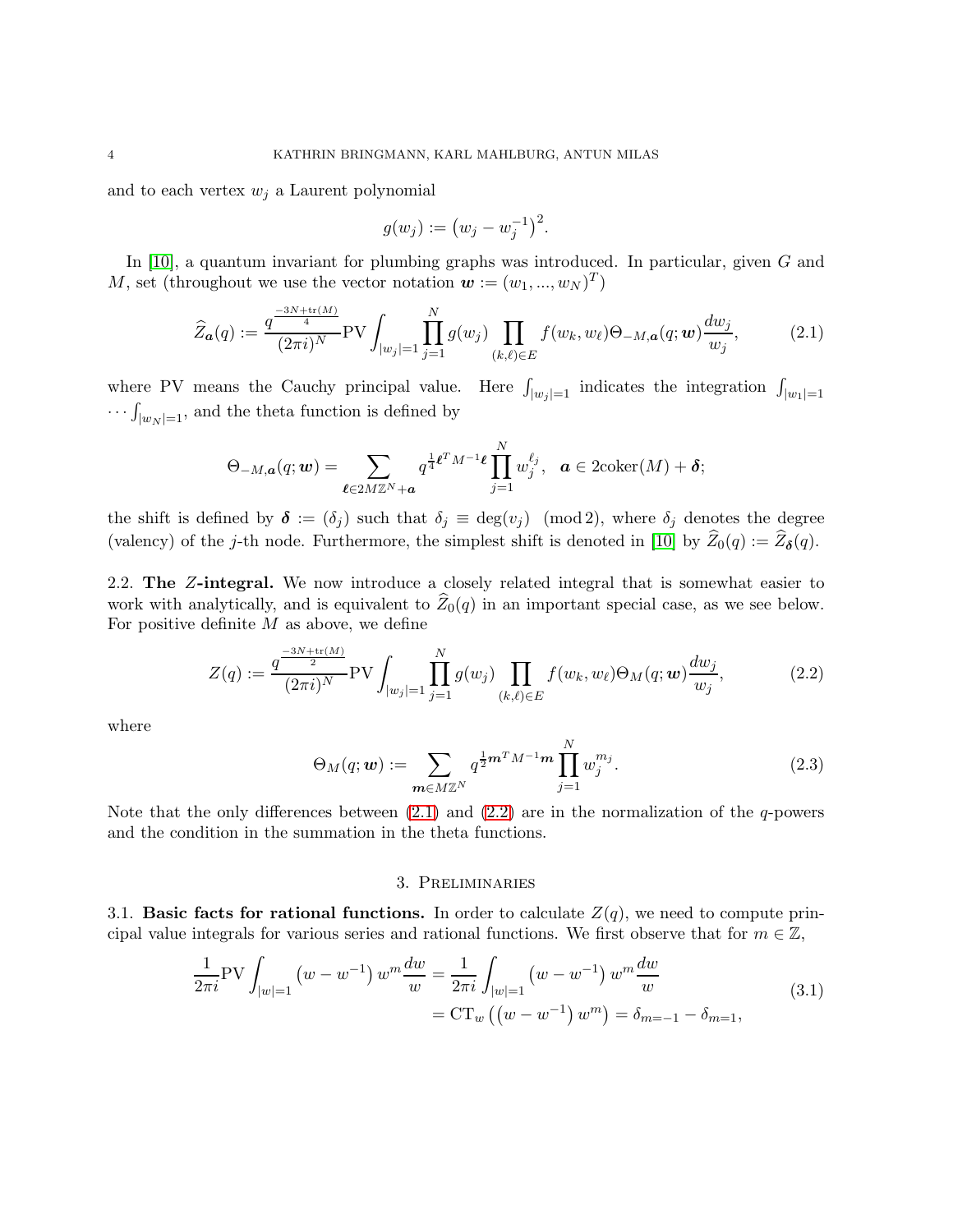where  $CT_w(h(w))$  denotes the constant term of the meromorphic function f around  $w = 0$ , and for a predicate  $P$ , we use the indicator notation

$$
\delta_P:=\begin{cases} 1 & \text{if } P \text{ is true},\\ 0 & \text{if } P \text{ is false}. \end{cases}
$$

We next give a simple test that we use throughout the paper in order to reduce principal value integrals to constant term evaluations.

<span id="page-4-2"></span>**Lemma 3.1.** Suppose that  $h(w) = \sum_{\ell \in \mathbb{Z}} a_{\ell} w^{\ell}$  satisfies  $h(w^{-1}) = -h(w)w^{2m}$  for some  $m \in \mathbb{Z}$ . Then

$$
\frac{1}{2\pi i} \text{PV} \int_{|w|=1} \frac{h(w)dw}{w(w - w^{-1})} = \text{CT}_{w} \left( \frac{h(w)}{w - w^{-1}} \right).
$$

*Proof.* The only poles in the integrand are at  $w = 0, \pm 1$ , and the lemma statement amounts to the claim that the residues at  $w = \pm 1$  make no contribution. This is verified by calculating

$$
\operatorname{Res}_{w=\pm 1} \left( \frac{h(w)}{w (w - w^{-1})} \right) = \frac{1}{2} \operatorname{Res}_{w=\pm 1} \left( \frac{h(w) - h(w^{-1})w^{-2m}}{w^2 - 1} \right)
$$
  
=  $\frac{1}{2} \lim_{w \to \pm 1} (w \mp 1) \frac{h(w) - h(w^{-1})w^{-2m}}{w^2 - 1} = \pm \frac{1}{4} \lim_{w \to 1} (h(w) - h(w^{-1})w^{-2m}) = 0.$ 

We can then make use of the identity

<span id="page-4-0"></span>
$$
\operatorname{CT}_w\left(\frac{w^m}{w - w^{-1}}\right) = \begin{cases} -1 & \text{if } m \le -1 \text{ is odd,} \\ 0 & \text{otherwise.} \end{cases}
$$
\n(3.2)

Furthermore, [\(3.2\)](#page-4-0) also implies that

<span id="page-4-3"></span>
$$
\operatorname{CT}_w \left( \frac{w^m - w^{-m}}{w - w^{-1}} \right) = \begin{cases} \operatorname{sgn}(m) & \text{if } m \text{ is odd,} \\ 0 & \text{otherwise.} \end{cases}
$$
 (3.3)

.

In fact, there is a more general identity for  $m \in \mathbb{Z}, \ell \in \mathbb{N}_0$ , namely

<span id="page-4-4"></span>
$$
\operatorname{CT}_w\left(\frac{w^m - w^{-m}}{w^\ell(w - w^{-1})}\right) = \delta_{|m| \ge \ell+1} \delta_{m \equiv \ell+1 \pmod{2}} \operatorname{sgn}(m). \tag{3.4}
$$

The following result helps us reduce general residue calculations to the above cases, which are straightforward as they only involve simple poles.

<span id="page-4-1"></span>**Proposition 3.2.** Suppose that h is a meromorphic function. For any  $\ell \in \mathbb{N}$  and  $a \in \mathbb{C}$ , we have

$$
\operatorname{Res}_{w=a}\left(\frac{h(w)}{w(w-w^{-1})^{\ell+1}}\right)=\frac{1}{2\ell}\operatorname{Res}_{w=a}\left(\frac{1}{w^{\ell}(w-w^{-1})^{\ell}}\frac{d}{dw}\left(h(w)w^{\ell-1}\right)\right).
$$

*Proof.* The claim follows from the simple fact that for meromorphic functions  $h_1$  and  $h_2$ , we have

$$
\operatorname{Res}_{w=a}\left(h'_1(w)h_2(w)\right)=-\operatorname{Res}_{w=a}\left(h_1(w)h'_2(w)\right)
$$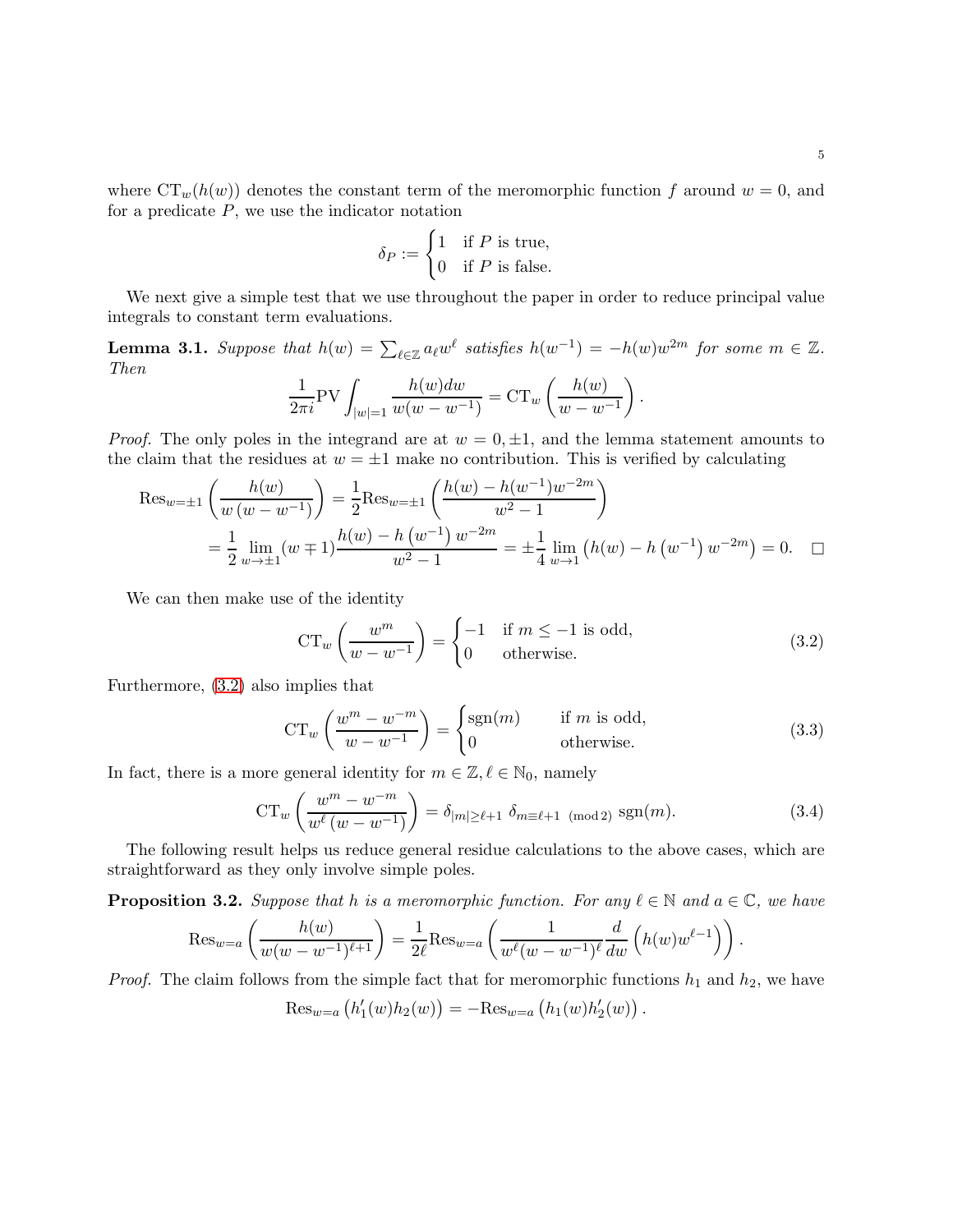The specific shape of the statement then follows from the derivative evaluation

$$
w^{\ell-1} \frac{d}{dw} \left( \frac{1}{w^{\ell}(w - w^{-1})^{\ell}} \right) = -\frac{2\ell}{w(w - w^{-1})^{\ell+1}}.
$$

As an immediate application, we see that this aids in the calculation of the constant term for more complicated rational functions. First, we recall the (rising) Pochhammer symbol,  $(x)_n :=$  $\prod_{j=0}^{n-1} (x + j)$  for  $n \in \mathbb{N}_0$ . We also need the simple symmetry relation

<span id="page-5-2"></span><span id="page-5-0"></span>
$$
(-x - n + 1)n = (-1)n(x)n.
$$
\n(3.5)

<span id="page-5-1"></span>**Corollary 3.3.** For  $a \in \mathbb{C}$ ,  $m \in \mathbb{Z}$  and  $\ell \in \mathbb{N}$ , we have

$$
\operatorname{Res}_{w=a} \left( \frac{w^m}{w (w - w^{-1})^\ell} \right) = \frac{\left( \frac{m - \ell}{2} + 1 \right)_{\ell - 1}}{(\ell - 1)!} \operatorname{Res}_{w=a} \left( \frac{w^{m - \ell + 1}}{w (w - w^{-1})} \right).
$$

*Proof.* Proposition [3.2](#page-4-1) with  $f(w) = w^m$  and  $\ell \mapsto \ell - 1$  implies that

$$
\operatorname{Res}_{w=a} \left( \frac{w^m}{w \left( w - w^{-1} \right)^{\ell}} \right) = \frac{m + \ell - 2}{2(\ell - 1)} \operatorname{Res}_{w=a} \left( \frac{w^{m-1}}{w(w - w^{-1})^{\ell - 1}} \right). \tag{3.6}
$$

Writing  $\frac{m+\ell-2}{2} = \frac{m-\ell}{2} + \ell - 1$ , and then iterating [\(3.6\)](#page-5-0)  $\ell - 2$  more times gives the result.

3.2. Unimodular matrices. Here we restrict to the case of unimodular matrices.

**Proposition 3.4.** Let M be a unimodular positive matrix, then  $\widehat{Z}_{\delta}(q^2) = Z(q)$ .

*Proof.* Recall that in the definition of  $\hat{Z}_{\delta}(q^2)$  the summation in the theta function is over  $2\mathbb{Z}^N + \delta$ , whereas in the definition of  $Z(q)$  we are summing over the full lattice  $\mathbb{Z}^N$ .

If vertex j is a leaf (of degree one), then  $\delta_j = 1$ , so the summation in  $Z_{\delta}$  is over odd integers. But according to [\(3.2\)](#page-4-0), the only non-zero contributions in  $Z(q)$  also come from odd powers.

For vertices of degree two we have  $\delta_i = 0$ , and thus there is no rational function in  $w_j$ , so the only contribution comes from the constant term - the zeroth (which is even) power of the variable.

For vertices of odd degree  $r \geq 3$ ,  $\delta_j = 1$ , and from Corollary [3.3](#page-5-1) we obtain for m even

$$
\frac{1}{2\pi i} \text{PV} \int_{|w_j|=1} \frac{w_j^m}{\left(w_j - w_j^{-1}\right)^{r-2}} \frac{dw_j}{w_j} = 0.
$$

Finally, for vertices of even degree  $r \geq 4$ ,  $\delta_j = 0$ , similarly we have, for m odd

$$
\frac{1}{2\pi i} \text{PV} \int_{|w_j|=1} \frac{w_j^m}{\left(w_j - w_j^{-1}\right)^{r-2}} \frac{dw_j}{w_j} = 0.
$$

The statement of the proposition follows.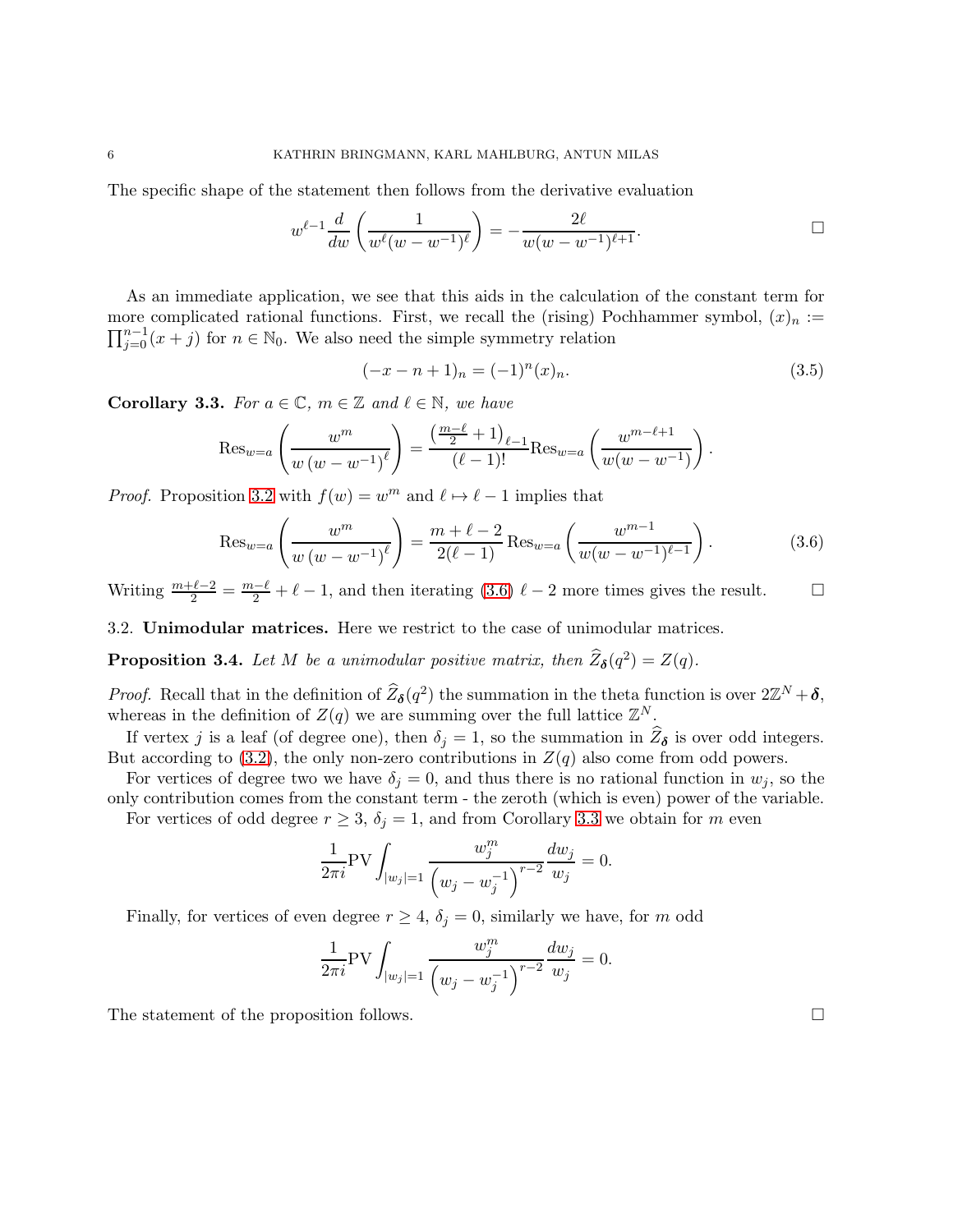3.3. An example with a non-unimodular matrix. In this section we calculate an example of  $Z_0(q)$  for a non-unimodular matrix. Although this computation can be carried out with minimal machinery (and was previously computed as the  $k = 1$  case of  $\hat{Z}_0(q)$  in [\[6,](#page-25-14) (6.81)]), it is easiest to carry out here if we make use of some of our general results. We consider the Dynkin diagram for  $D_4$  (see Figure [2\)](#page-14-0), and its Cartan matrix

$$
M = \begin{pmatrix} 2 & -1 & 0 & 0 \\ -1 & 2 & -1 & -2 \\ 0 & -1 & 2 & 0 \\ 0 & -1 & 0 & 2 \end{pmatrix}.
$$

Noting that

$$
2M\mathbb{Z}^{4} + (1, 1, 1, 1) = M (2\mathbb{Z} + 1)^{4},
$$

we can therefore write  $\ell = M(2n + 1)$ , where  $\mathbf{1} := (1, 1, 1, 1)$ . We then calculate

$$
\widehat{Z}_{1}(q) = \frac{q^{-1}}{(2\pi i)^{4}} \text{PV} \int_{|w_{j}|=1} \frac{\prod_{k \in \{1,3,4\}} (w_{k} - w_{k}^{-1})}{w_{2} - w_{2}^{-1}} \sum_{\ell \in M(2\mathbb{Z}+1)^{4}} q^{\frac{1}{4} \ell^{T} M^{-1} \ell} \prod_{k=1}^{4} w_{k}^{\ell_{k}} \prod_{1 \leq j \leq 4} \frac{dw_{j}}{w_{j}}
$$
\n
$$
= \frac{q^{-1}}{(2\pi i)^{4}} \text{PV} \int_{|w_{j}|=1} \frac{\prod_{k \in \{1,3,4\}} (w_{k} - w_{k}^{-1})}{w_{2} - w_{2}^{-1}} \sum_{n \in \mathbb{Z}^{4}} q^{\frac{1}{4}(2n+1)^{T} M (2n+1)}
$$
\n
$$
\times w_{1}^{4n_{1} - 2n_{2} + 1} w_{2}^{4n_{2} - 2n_{1} - 2n_{3} - 2n_{4} - 1} w_{3}^{4n_{3} - 2n_{2} + 1} w_{4}^{4n_{4} - 2n_{2} + 1} \prod_{1 \leq j \leq 4} \frac{dw_{j}}{w_{j}}.
$$

Using [\(3.1\)](#page-3-2), the integrals on  $w_1, w_3, w_4$  force the exponents to be  $\pm 1$ . Furthermore, if the exponent on  $w_1$  is 1, then  $n_2 = 2n_1$ . In particular,  $n_2$  is even, so the exponent of  $w_3$  is then  $4n_3 - 2n_2 + 1 \equiv$ 1 (mod 4), and thus it cannot be  $w_3^{-1}$ ; similarly for  $w_4$ . This shows that the only possibilities are  $w_1w_3w_4$  or  $w_1^{-1}w_3^{-1}w_4^{-1}$ . In the first case the remaining sum is parametrized by  $n_2 = 2n$ , and  $n_1 = n_3 = n_4 = n$ , and in the second case by  $n_2 = 2n + 1$ , again with  $n_1 = n_3 = n_4 = n$ . A short residue calculation (as in Section [3.1\)](#page-3-3) then gives

$$
\widehat{Z}_1(q) = \frac{q^{-1}}{2} \Bigg( -\sum_{n \in \mathbb{Z}} \operatorname{sgn}(2n-1) q^{\frac{1}{2}(3(2n+1)^2 + (4n+1)^2 - 3(4n+1)(2n+1))} + \sum_{n \in \mathbb{Z}} \operatorname{sgn}(2n+3) q^{\frac{1}{2}(3(2n+1)^2 + (4n+3)^2 - 3(4n+3)(2n+1))} \Bigg)
$$
  
= 
$$
\frac{q^{-1}}{2} \Bigg( -\sum_{n \in \mathbb{Z}} \operatorname{sgn}^*(n) q^{\frac{1}{2}(4n^2 + 2n + 1)} + \sum_{n \in \mathbb{Z}} \operatorname{sgn}^*(n+1) q^{\frac{1}{2}(4n^2 + 6n+3)} \Bigg)
$$
  
= 
$$
\sum_{n \in \mathbb{Z}} \operatorname{sgn}^*(n) q^{\frac{1}{2}(4n^2 - 2n - 1)}.
$$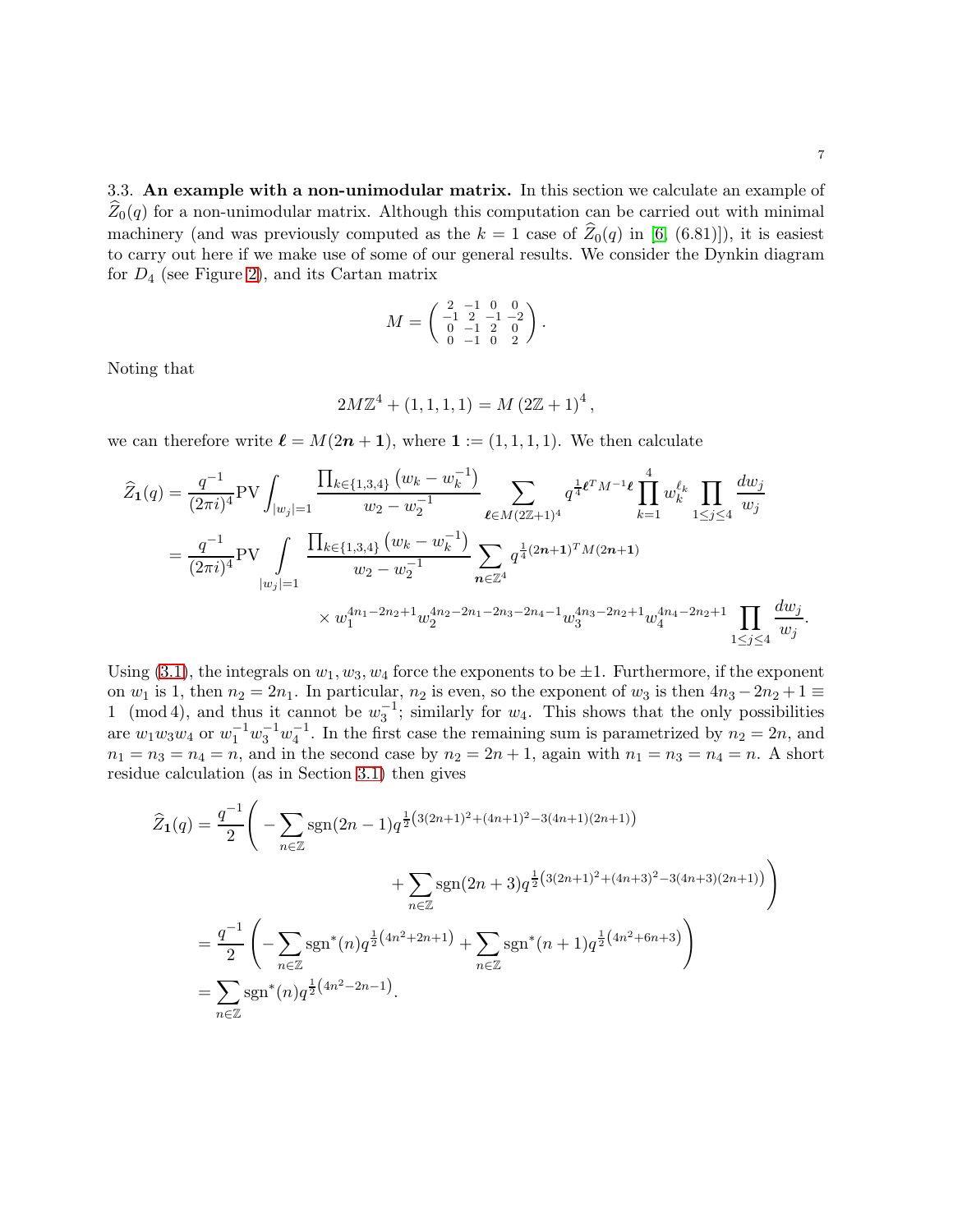For the second equality we change  $n \mapsto -n$  in the first sum and  $n \mapsto n-1$  in the second sum, and we also use the notation  $sgn^*(x) := sgn(x)$  for  $x \in \mathbb{R} \setminus \{0\}$ , and  $sgn^*(0) := 1$ . As a point of comparison, this is different from  $Z_{D_4}(q)$  in Proposition 5.1.

3.4. Quantum modular forms. Define the following false theta functions  $(j, p \in \mathbb{Z})$ 

<span id="page-7-3"></span><span id="page-7-0"></span>
$$
F_{j,p}(\tau) := \sum_{m \in \mathbb{Z}} \text{sgn}^*(m) q^{\left(m + \frac{j}{2p}\right)^2}.
$$
 (3.7)

This definition may easily be extended to rational j and p; indeed, if  $j = \frac{r}{s}$  $\frac{r}{s}$  and  $p = \frac{h}{k}$  $\frac{h}{k}$ , then  $F_{j,p} = F_{rk,hs}$ . We also note the identities

$$
F_{-1,p}(2p\tau) = 2q^{\frac{1}{2p}} - \sum_{n \equiv 1 \pmod{2p}} \operatorname{sgn}(n) q^{\frac{n^2}{2p}},\tag{3.8}
$$

$$
F_{a,p}(2p\tau) = -\sum_{n \equiv 2p-a \pmod{2p}} \text{sgn}(n) q^{\frac{n^2}{2p}} \qquad (0 < a < 2p). \tag{3.9}
$$

The second of these follows by substituting  $n = 2pm + a$  in [\(3.7\)](#page-7-0), whereas the first requires setting  $n = 1 - 2pm$ , and then separating the  $n = 1$  term.

In [\[23\]](#page-26-0) Zagier defined a *quantum modular form* to be a function  $f: \mathcal{Q} \to \mathbb{C}$  ( $\mathcal{Q} \subseteq \mathbb{Q}$ ), such that the *obstruction to modularity*  $(M = \begin{pmatrix} a & b \\ c & d \end{pmatrix} \in SL_2(\mathbb{Z})$ 

<span id="page-7-4"></span><span id="page-7-1"></span>
$$
f(\tau) - (c\tau + d)^{-k} f(M\tau) \tag{3.10}
$$

has "nice" analytic properties. The definition is intentionally vague to include many examples; in this paper we require [\(3.10\)](#page-7-1) to be real-analytic. This assumption is particularly useful because it guarantees that quantum modularity is preserved under differentiation, which is needed in the proof of Theorem 1.2 [\(2\)](#page-2-1) (see Section [6\)](#page-20-1).

It was shown in Section 4 of [\[3\]](#page-25-7) that the  $F_{j,p}$  are quantum modular forms. In order to describe this precisely, we first recall that

$$
\Gamma_1(n) := \left\{ \begin{pmatrix} a & b \\ c & d \end{pmatrix} \in SL_2(\mathbb{Z}) : a, d \equiv 1 \pmod{n}, c \equiv 0 \pmod{n} \right\}.
$$

<span id="page-7-5"></span>**Proposition 3.5.** The functions  $F_{j,p}$  are quantum modular forms of weight  $\frac{1}{2}$  on  $\Gamma_1(4p)$  (with explicit multiplier systems) and quantum set Q.

The asymptotic expansion of  $F_{j,p}(it)$  as  $t \to 0^+$  is given by Corollary 4.5 of [\[3\]](#page-25-7), as

<span id="page-7-2"></span>
$$
F_{j,p}(it) \sim -2\sum_{r\geq 0} \frac{B_{2r+1}\left(\frac{j}{2p}\right)}{2r+1} \frac{(-2\pi t)^r}{r!},\tag{3.11}
$$

where  $B_{\ell}(x)$  denotes the  $\ell$ -th Bernoulli polynomial. In particular,  $B_1(x) = x - \frac{1}{2}$  $rac{1}{2}$  and  $B_3(x) =$  $x^3 - \frac{3x^2}{2} + \frac{x}{2}$  $\frac{x}{2}$ .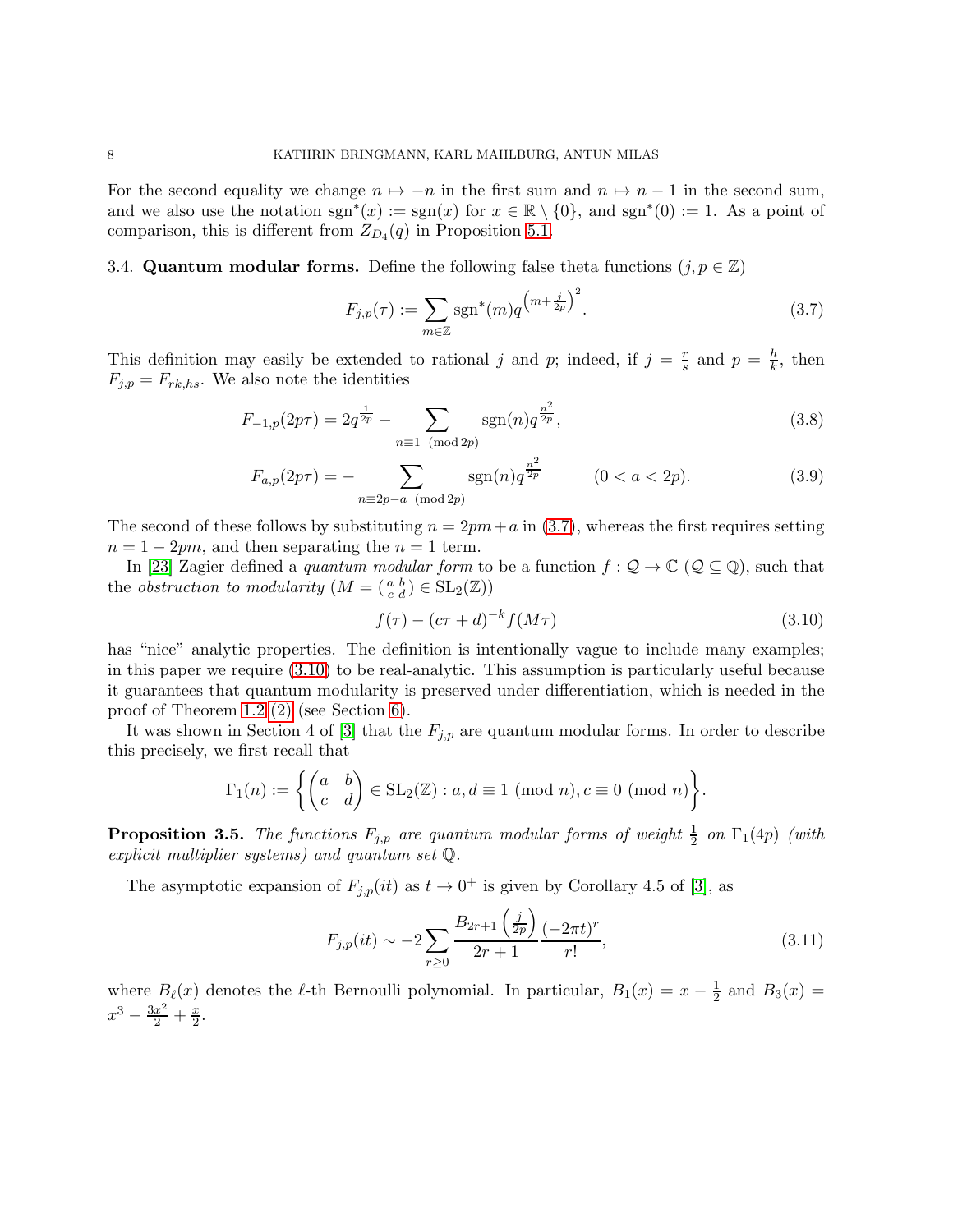We also require certain weight  $\frac{3}{2}$  quantum modular forms. Set

$$
G_{j,p}(\tau) := \sum_{m \in \mathbb{Z}} \left| m + \frac{j}{2p} \right| q^{\left( m + \frac{j}{2p} \right)^2}.
$$

The quantum modularity properties of these functions were given in Section 6.1 of [\[1\]](#page-25-16) (up to finitely many terms  $G_{j,p}(\tau)$  is  $\Theta_{\frac{3}{2}}^{+}(2p,j;\tau)$  from [\[1\]](#page-25-16)). To state this result, define

$$
\widehat{Q}_{2p,j} := \begin{cases} \left\{ \frac{h}{k} \in \mathbb{Q} : \gcd(h,k) = 1, \ p \mid k, \text{ord}_2(k) = \text{ord}_2(p) \right\} & \text{if } p \nmid j, \\ \left\{ \frac{h}{k} \in \mathbb{Q} : \gcd(h,k) = 1, \ \text{ord}_2(k) > \text{ord}_2(p) + 1 \right\} & \text{if } j \equiv p \pmod{2p}, \\ \left\{ \frac{h}{k} \in \mathbb{Q} : \gcd(h,k) = 1, \ \text{ord}_2(k) = \text{ord}_2(p) + 1 \right\} & \text{if } j \equiv 0 \pmod{2p}, \end{cases}
$$

where for  $k \in \mathbb{Z}$ ,  $\text{ord}_2(k) = \nu$  if  $2^{\nu}$  is the largest power of 2 dividing k.

<span id="page-8-1"></span>**Proposition 3.6.** The functions  $\tau \mapsto G_{j,p}(p\tau)$  are quantum modular forms of weight  $\frac{3}{2}$  on  $\Gamma_1(4p)$ (and explicit multiplier systems) with quantum set  $\widehat{Q}_{2p,j}$ .

Remark. One inconvenience in working with weight  $\frac{3}{2}$  quantum modular forms  $G_{j,p}$  is that for different values of  $i$  and fixed  $N$  the quantum sets can be disjoint.

The next result follows directly from the definitions.

<span id="page-8-2"></span>**Proposition 3.7.** Let  $\tau \mapsto H(\tau)$  be a quantum modular form of weight  $\frac{1}{2}$  or  $\frac{3}{2}$  with respect to a subgroup of  $SL_2(\mathbb{Z})$  with a quantum set  $S \subset \mathbb{Q}$ , and let  $a \in \mathbb{Q}^+$ . Then  $\tau \mapsto H(a\tau)$  is also quantum modular on the set  $\frac{1}{a} \cdot S$  (with respect to a subgroup of  $SL_2(\mathbb{Z})$ ).

4. 3-leg star graphs and the proof of Theorem 1.2 [\(1\)](#page-1-1)

An  $(\ell-1)$ -leg star graph consists of  $\ell-1$  legs joined to a central vertex. We enumerate the nodes as indicated in Figure [1,](#page-8-0) with the vertex of degree  $\ell-1$  labeled by  $\ell$ , and the external nodes (of degree 1) by 1, ...,  $\ell - 1$ . Furthermore, an  $(\ell - 1)$ -star graph is such a graph in which none of the legs have any interior nodes; in other words, this is a tree with  $\ell$  vertices, where one central vertex is connected to  $(\ell-1)$  leaves.



<span id="page-8-0"></span>FIGURE 1. An  $(\ell - 1)$ -leg star graph.

In this section we consider 3-leg star graphs, and prove Theorem 1.2 [\(1\).](#page-1-1)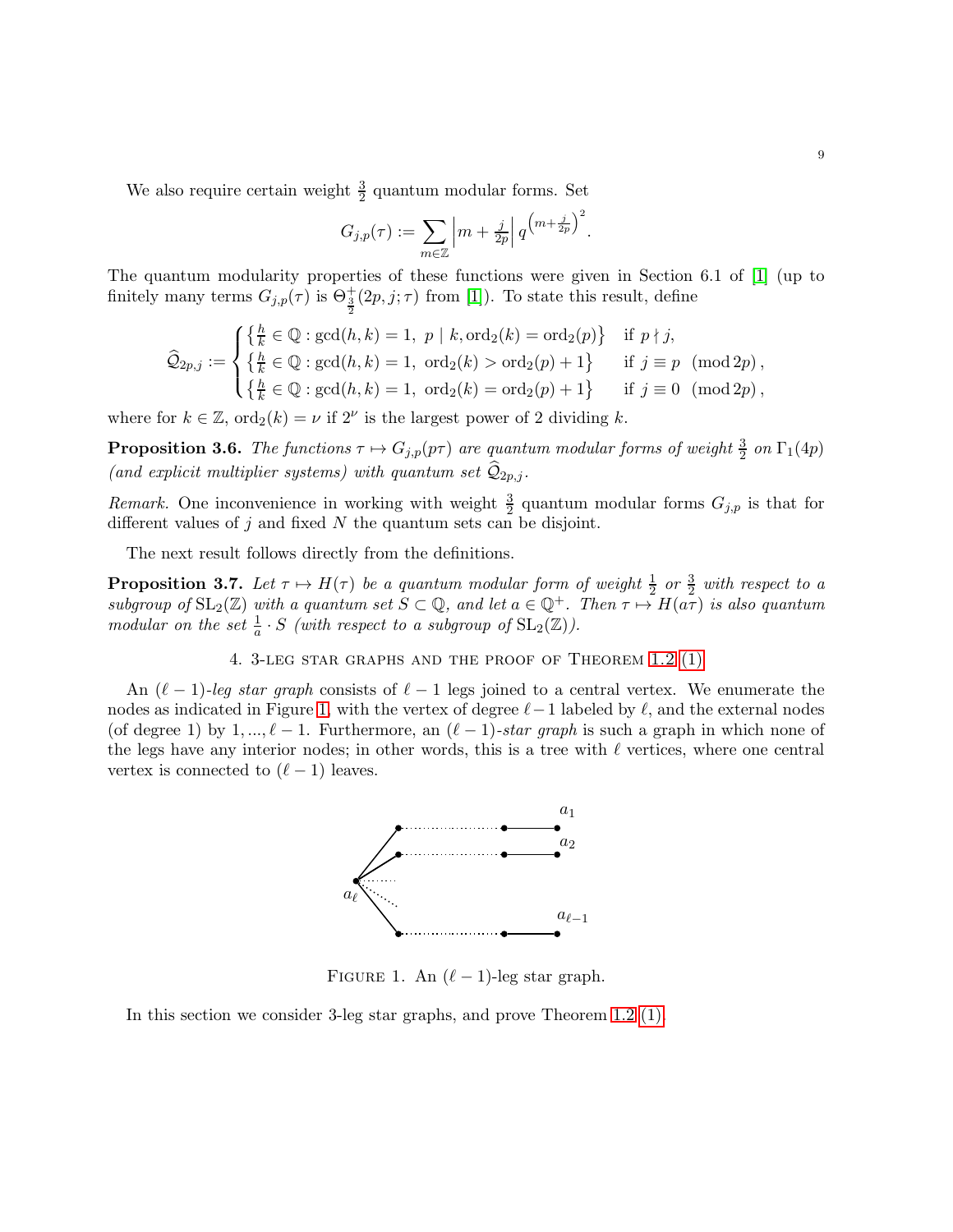<span id="page-9-5"></span>4.1. Singularities. We consider the singularities of the integrand in [\(2.2\)](#page-3-1) in the case of 3-leg star graphs, and show that the principal value integral is not needed. We have

$$
Z(q) = \frac{q^{\frac{-3N+\sum_{\nu=1}^{N} a_{\nu}}{2}}}{(2\pi i)^N} \text{PV} \int_{|w_4|=1} \frac{1}{w_4 - w_4^{-1}} h(w_4) \frac{dw_4}{w_4},
$$

where

$$
h(w_4) := \int_{|w_k|=1} \Theta_M(\boldsymbol{w}) \prod_{r=1}^3 \big( w_r - w_r^{-1} \big) \prod_{\substack{k=1 \\ k \neq 4}}^N \frac{dw_k}{w_k}.
$$

<span id="page-9-3"></span>Proposition 4.1. For 3-leq star graphs, we have

<span id="page-9-4"></span>
$$
Z(q) = q^{\frac{-3N + \sum_{\nu=1}^{N} a_{\nu}}{2}} C T_{\nu} \left( \frac{\Theta_M(\nu) \prod_{r \in \{1,2,3\}} (w_r - w_r^{-1})}{w_4 - w_4^{-1}} \right). \tag{4.1}
$$

*Proof.* First, observe that changing  $w \mapsto w^{-1}$  gives

$$
\int_{|w|=1} w^n \frac{dw}{w} = \int_{|w|=1} w^{-n} \frac{dw}{w}, \qquad \int_{|w|=1} \left( w - \frac{1}{w} \right) w^n \frac{dw}{w} = -\int_{|w|=1} \left( w - \frac{1}{w} \right) w^{-n} \frac{dw}{w}. \tag{4.2}
$$

Furthermore, changing  $n \mapsto -n$  in the summation of  $\Theta_M(w)$  implies that

$$
\Theta_M(\boldsymbol{w}) = \Theta_M(\boldsymbol{w}^{-1}),
$$

where  $\mathbf{w}^{-1} := (w_1^{-1}, \dots, w_N^{-1})$ . Combined with  $(4.2)$  this then directly gives that

$$
h(v_4^{-1}) = -h(w_4).
$$

The conclusion follows from Lemma [3.1.](#page-4-2)

4.2. **Quantum modularity.** Here we prove that  $Z(q)$  is a quantum modular form for every 3-leg star graph whose M matrix is positive definite.

<span id="page-9-0"></span>**Theorem 4.2.** For any 3-leg star graph,  $Z(q)$  is a linear combination of quantum modular forms (up to q-powers) of weight  $\frac{1}{2}$  and quantum set Q. In particular, the statement of Conjecture [1.1](#page-1-2) is true for unimodular linking matrices.

We begin by considering the special case where  $Z(q)$  is the 3-star graph (which has just four vertices). If  $A = (a_{jk})_{1 \leq j,k \leq 4}$  is a positive definite symmetric  $4 \times 4$  matrix with rational entries, then we define, with  $Q(m) := \frac{1}{2}m^{T}Am$ ,

<span id="page-9-2"></span>
$$
Z_A(q) := \mathrm{CT}_{\mathbf{w}} \left( \frac{\prod_{r=1}^3 \left( w_r - w_r^{-1} \right)}{w_4 - w_4^{-1}} \sum_{\mathbf{m} \in \mathbb{Z}^4 \cap A^{-1} \mathbb{Z}^4} q^{Q(\mathbf{m})} e^{2\pi i \mathbf{m}^T \mathbf{z}} \right).
$$
(4.3)

We next express  $Z_A(q)$  as a linear combination of false theta functions for a large class of matrices. In particular, up to a rational  $q$ -power, each of these terms is a quantum modular form.

<span id="page-9-1"></span>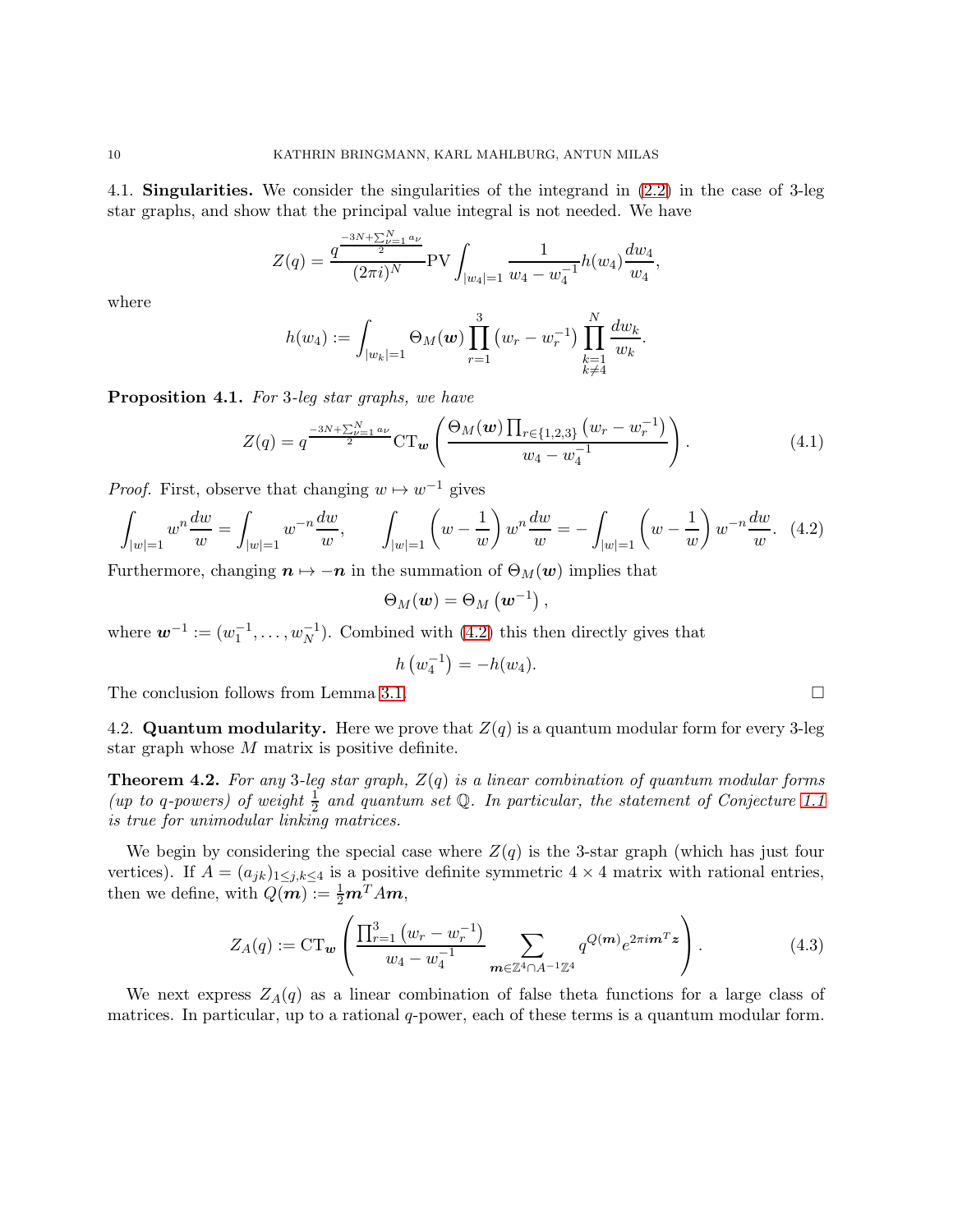<span id="page-10-4"></span>**Proposition 4.3.** Suppose that  $Am \in \mathbb{Z}^4$  for all  $m \in \mathbb{Z}^4$  such that  $m_1, m_2, m_3 \in \{\pm 1\}$ , and  $m_4$ is odd. Then we have, with the  $b_j$  and  $c_j$  defined in [\(4.7\)](#page-10-0) and  $d_j := c_j - \frac{b_j^2}{2a_{44}}$ ,

<span id="page-10-3"></span><span id="page-10-2"></span><span id="page-10-1"></span>
$$
Z_A(q) = \sum_{j=1}^{4} q^{d_j} F_{a_{44} - b_j, a_{44}}(2a_{44}\tau). \tag{4.4}
$$

As  $t \to 0^+$ , we have

$$
Z_A\left(e^{-2\pi t}\right) \sim -\frac{8\pi}{a_{44}^2} \Big(a_{44} \left(a_{12}a_{34} + a_{13}a_{24} + a_{14}a_{23}\right) - 2a_{14}a_{24}a_{34}\Big)t. \tag{4.5}
$$

*Proof.* By assumption we have  $Am \in \mathbb{Z}^4$  for any vector with  $m_1, m_2, m_3 \in \{\pm 1\}$ , and  $m_4$  odd. We may therefore evaluate the constant terms with respect to  $w_1, w_2$ , and  $w_3$  in [\(4.3\)](#page-9-2) using [\(3.1\)](#page-3-2), which gives that

$$
Z_A(q) = -CT_w \left( (w - w^{-1})^{-1} \sum_{m_1, m_2, m_3 \in \{\pm 1\}} m_1 m_2 m_3 \sum_{m_4 \in \mathbb{Z}} q^{Q(m)} w^{m_4} \right)
$$
  
=  $CT_w \left( (w - w^{-1})^{-1} \sum_{j=1}^4 \sum_{\pm} \mp \sum_{m \in \mathbb{Z}} q^{\frac{1}{2} a_{44} m^2 \pm b_j m + c_j} w^m \right),$  (4.6)

where for brevity we write  $\sum_{\pm} \mp \sum_{\pm} a(\pm) := -\sum_{\pm} a(+) + \sum_{\pm} a(-)$ , and  $\overline{2}$ 

$$
b_1 := \sum_{j=1}^3 a_{j4}, \qquad b_2 := a_{14} - a_{24} - a_{34}, \qquad b_3 := -a_{14} - a_{24} + a_{34}, \qquad b_4 := -a_{14} + a_{24} - a_{34}, \qquad (4.7)
$$

$$
c_1 := \frac{1}{2} \sum_{j=1}^3 a_{jj} + \sum_{1 \le j < \ell \le 3} a_{j\ell}, \qquad c_2 := \frac{1}{2} \sum_{j=1}^3 a_{jj} - a_{12} - a_{13} + a_{23},
$$
\n
$$
c_3 := \frac{1}{2} \sum_{j=1}^3 a_{jj} + a_{12} - a_{13} - a_{23}, \qquad c_4 := \frac{1}{2} \sum_{j=1}^3 a_{jj} - a_{12} + a_{13} - a_{23}.
$$

Note that according to the definition of  $Z_A(q)$ , the sum in [\(4.6\)](#page-10-1) is over those m which satisfy  $Am \in \mathbb{Z}^4$ , and our assumption only guarantees that all odd  $m_4$  are included. However, we see below that any even values of  $m_4$  vanish regardless, so we may write the sum over  $m_4 \in \mathbb{Z}$ . Indeed, replacing  $m \mapsto -m$  in the terms with a minus sign, and then applying [\(3.3\)](#page-4-3), we obtain

<span id="page-10-0"></span>
$$
Z_A(q) = \mathrm{CT}_w \left( \sum_{j=1}^4 \sum_{m \in \mathbb{Z}} q^{\frac{1}{2}a_{44}m^2 - b_j m + c_j} \frac{w^m - w^{-m}}{w - w^{-1}} \right)
$$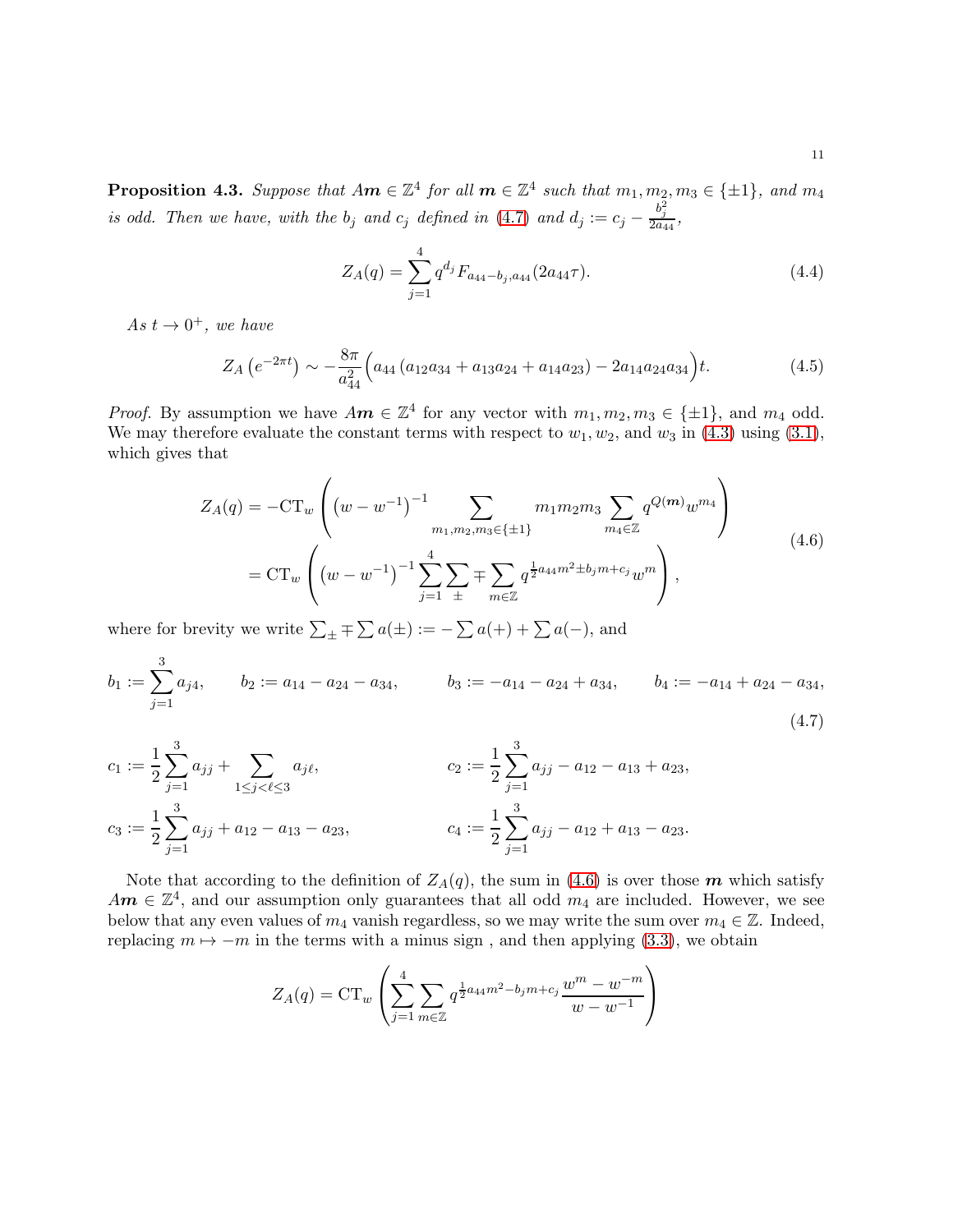<span id="page-11-2"></span><span id="page-11-0"></span>
$$
=\sum_{j=1}^{4}\sum_{m\equiv 1\pmod{2}}\text{sgn}(m)q^{\frac{1}{2}a_{44}m^{2}-b_{j}m+c_{j}}.
$$
\n(4.8)

In general, we can write

$$
\sum_{m\equiv 1 \pmod{2}} \text{sgn}(m) q^{\frac{1}{2}am^2 - bm} = q^{-\frac{b^2}{2a}} F_{a-b,a}(2a\tau). \tag{4.9}
$$

Applying this to [\(4.8\)](#page-11-0), we note that  $2a_{44} \in \mathbb{Z}$  since by assumption  $A(\pm 1, \pm 1, \pm 1, 1)^T \in \mathbb{Z}^4$ , and adding these two relations gives the claim. Furthermore, since the fourth entry of  $A(\varepsilon_1, \varepsilon_2, \varepsilon_3, 1)^T$ is  $\varepsilon_1a_{14} + \varepsilon_2a_{24} + \varepsilon_3a_{34} + a_{44}$  for any  $\varepsilon_j \in \{\pm 1\}$ , we also conclude that  $b_j - a_{44} \in \mathbb{Z}$  for all j. We therefore obtain [\(4.4\)](#page-10-2).

In order to prove [\(4.5\)](#page-10-3), we plug in to [\(3.11\)](#page-7-2). A short calculation shows that  $\sum_j b_j = 0$ , which implies that the constant term in  $Z_A(e^{-2\pi t})$  vanishes. This leaves

$$
Z_A\left(e^{-2\pi t}\right) \sim -\frac{\pi}{3a_{44}^2} \left(6a_{44} \sum_{j=1}^4 b_j c_j - 2 \sum_{j=1}^4 b_j^3 - a_{44}^2 \sum_{j=1}^4 b_j\right) t,
$$

which simplifies to the claimed expression (using the fact that  $\sum_j b_j^3 = 24a_{14}a_{24}a_{34}$ ).

Our next goal is to modify the proof above so that it applies to any 3-leg star graph. First we need to characterize the summation conditions that appear in the theta function [\(2.3\)](#page-3-4).

<span id="page-11-1"></span>**Lemma 4.4.** Let  $M\mathbb{Z}^N \subset \mathbb{Z}^N$  be an integral lattice and  $D := \det(M)$ . Then there exist an additive subgroup S of  $(\mathbb{Z}/D\mathbb{Z})^N$  such that  $m \in M\mathbb{Z}^N$  if and only if  $m \equiv s \pmod{D}$  for some  $s \in S$ .

Proof of Lemma [4.4.](#page-11-1) Clearly  $m \in M\mathbb{Z}^N$  if and only if there exists  $\boldsymbol{x} \in \mathbb{Z}^N$  with  $\boldsymbol{m} = M\boldsymbol{x}$ . This is equivalent to  $M^{-1}m = adj(M)\text{det}(M)^{-1}m \in \mathbb{Z}^N$ . Now consider  $\varphi : \pmb{x} \mapsto \text{adj}(M)\pmb{x}$ , which is a group automorphism of  $(\mathbb{Z}/D\mathbb{Z})^N$ . Thus the subgroup S is simply the kernel ker( $\varphi$ ).

We are now ready to prove Theorem [4.2.](#page-9-0)

Proof of Theorem [4.2.](#page-9-0) The strategy is similar to the proof of Proposition [4.3.](#page-10-4) Beginning from  $(2.3)$  and Proposition [4.1,](#page-9-3) we first evaluate the constant terms in  $w_5, \ldots, w_N$ , and find that

$$
Z(q) = q^{\frac{-3N + \sum_{\nu=1}^{N} a_{\nu}}{2}} CT_w \left( \frac{\prod_{r=1}^{3} (w_r - w_r^{-1})}{w_4 - w_4^{-1}} \sum_{m \in M \mathbb{Z}^N} q^{Q_2(m)} e^{2\pi i m^T z} \right)
$$
  
=  $q^{\frac{-3N + \sum_{\nu=1}^{N} a_{\nu}}{2}} CT_{w_1, w_2, w_3, w_4} \left( \frac{\prod_{r=1}^{3} (w_r - w_r^{-1})}{w_4 - w_4^{-1}} \sum_{m = (m_1, m_2, m_3, m_4, 0, \cdots, 0)^T \in M \mathbb{Z}^N} q^{Q_2(m)} e^{2\pi i m^T z} \right)$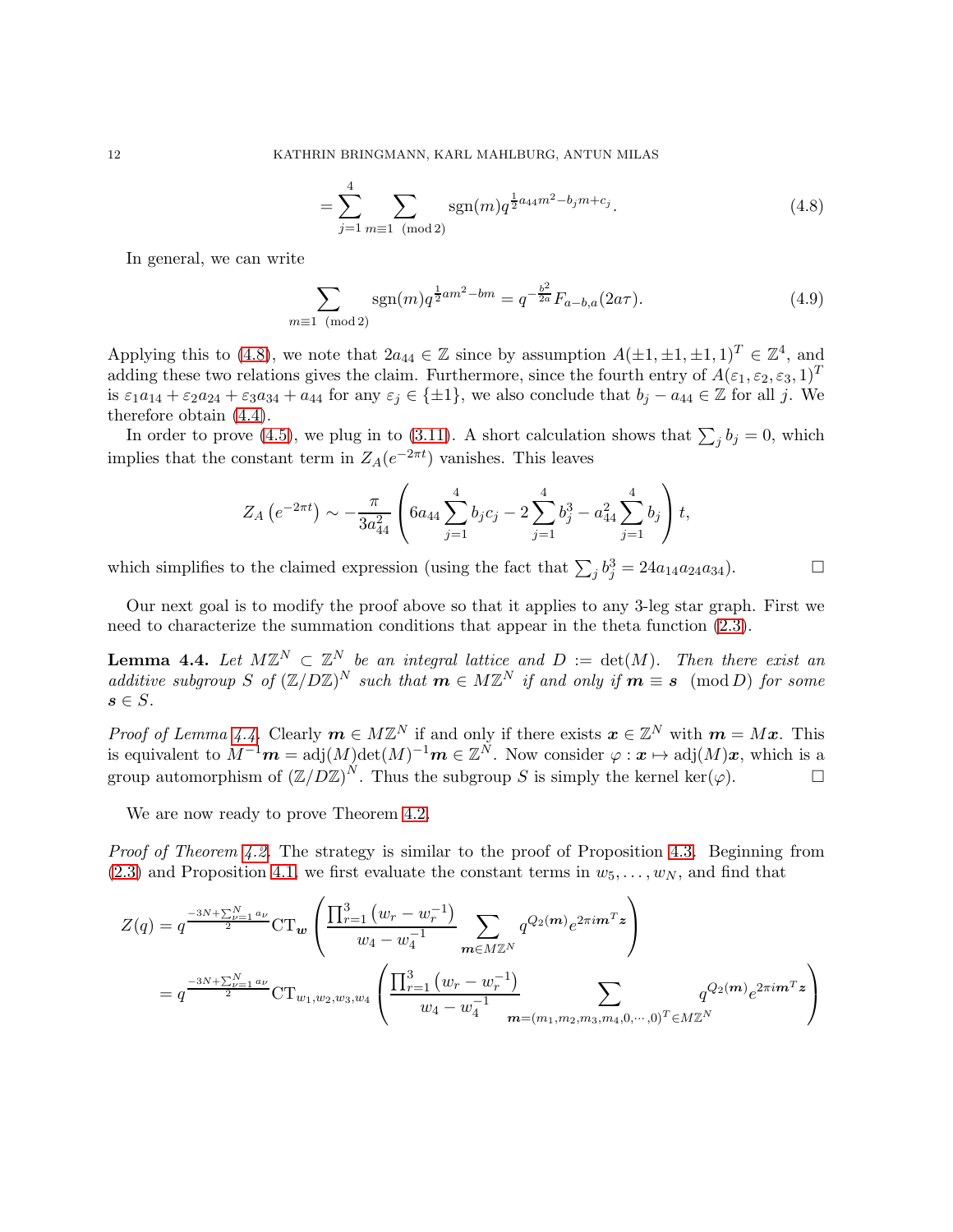$$
=-q^{\frac{-3N+\sum_{\nu=1}^{N}a_{\nu}}{2}}\mathrm{CT}_{w_{4}}\left(\sum_{\substack{m_{1},m_{2},m_{3}\in\{\pm1\}\\m=(m_{1},m_{2},m_{3},m_{4},0,\cdots,0)^{T}\in M\mathbb{Z}^{N}}}\frac{m_{1}m_{2}m_{3}q^{Q_{2}(m)}\frac{w_{4}^{m_{4}}}{w_{4}-w_{4}^{-1}}}{w_{4}-w_{4}^{-1}}\right),\quad(4.10)
$$

where we use [\(3.1\)](#page-3-2) to evaluate the constant terms in  $w_1, w_2$ , and  $w_3$ . Lemma [4.4](#page-11-1) implies that there exists an additive subgroup  $S \subset (\mathbb{Z}/D\mathbb{Z})^N$  such that  $m \in M\mathbb{Z}^N$  if and only if  $m \equiv s \pmod{D}$  for some  $s \in S$ . Now let  $T \subset S$  be the subset of elements of the form  $s = (\alpha, \beta, \gamma, g, 0, \dots, 0)^T \in S$ , where  $\alpha, \beta, \gamma = \pm 1$  (interpreting -1 as a residue modulo D), and g is a residue modulo D. The fact that S is a subgroup then implies that  $T = -T$  as well. Using this symmetry, we can therefore pair s and  $-s$ , and write [\(4.10\)](#page-12-0) as

$$
-\frac{1}{2}q^{\frac{-3N+\sum_{\nu=1}^{N}a_{\nu}}{2}}CT_{w_{4}}\left(\sum_{s\in T}\sum_{\substack{m=(\alpha,\beta,\gamma,m_{4},0,\cdots,0)^{T}\\m_{4}\equiv g\pmod{D}\\s\in T}}\alpha\beta\gamma q^{Q_{2}(m)}\frac{w_{4}^{m_{4}}-w_{4}^{-m_{4}}}{w_{4}-w_{4}^{-1}}\right)\\
= -\frac{1}{2}q^{\frac{-3N+\sum_{\nu=1}^{N}a_{\nu}}{2}}\sum_{\substack{s\in T\\m=(\alpha,\beta,\gamma,m_{4},0,\cdots,0)^{T}\\m_{4}\equiv g\pmod{D}\\m_{4}\equiv 1\pmod{2}}}\alpha\beta\gamma \operatorname{sgn}(m_{4})q^{Q_{2}(m)},\quad(4.11)
$$

where we employ  $(3.3)$ . Ignoring constant factors for fixed s, the inner sum has the form in  $(4.11)$ 

<span id="page-12-1"></span><span id="page-12-0"></span>
$$
\sum_{\substack{m\equiv g\pmod{D}\\m\equiv 1\pmod{2}}} \text{sgn}(m) q^{\frac{1}{2}am^2 + bm + c}
$$

for certain  $a, b, c \in \mathbb{Q}$ . The system

<span id="page-12-2"></span>
$$
m \equiv g \pmod{D}, \qquad m \equiv 1 \pmod{2} \tag{4.12}
$$

has a solution if and only if  $gcd(2, D) | (g - 1)$ , which splits into two cases depending on whether D is odd, or whether  $D$  is even and  $q$  is odd.

If D is odd, then we have a unique solution h modulo 2D of  $(4.12)$ , so the sum turns into

$$
\sum_{m \equiv h \pmod{2D}} \text{sgn}(m) q^{\frac{1}{2}am^2 + bm + c} = q^{c - \frac{b^2}{2a}} F_{ha + b, aD} \left( 2aD^2 \tau \right) + r(q),
$$

where  $r(q)$  is a finite sum of rational powers of q (due to the shift in the sgn-function the two series can have different signs for finitely many  $m$ ). As above, the  $F_{j,p}$  are all quantum modular forms, and so is  $r$ .

If D is even and g is odd, then we have  $m \equiv g \pmod{D}$  (and  $D = 2k$  is even), so we get

$$
\sum_{m \equiv g \pmod{2k}} sgn(m)q^{\frac{1}{2}am^2 + bm + c} = q^{c - \frac{b^2}{2a}} F_{ga + b,ak} \left(2ak^2 \tau\right) + r(q).
$$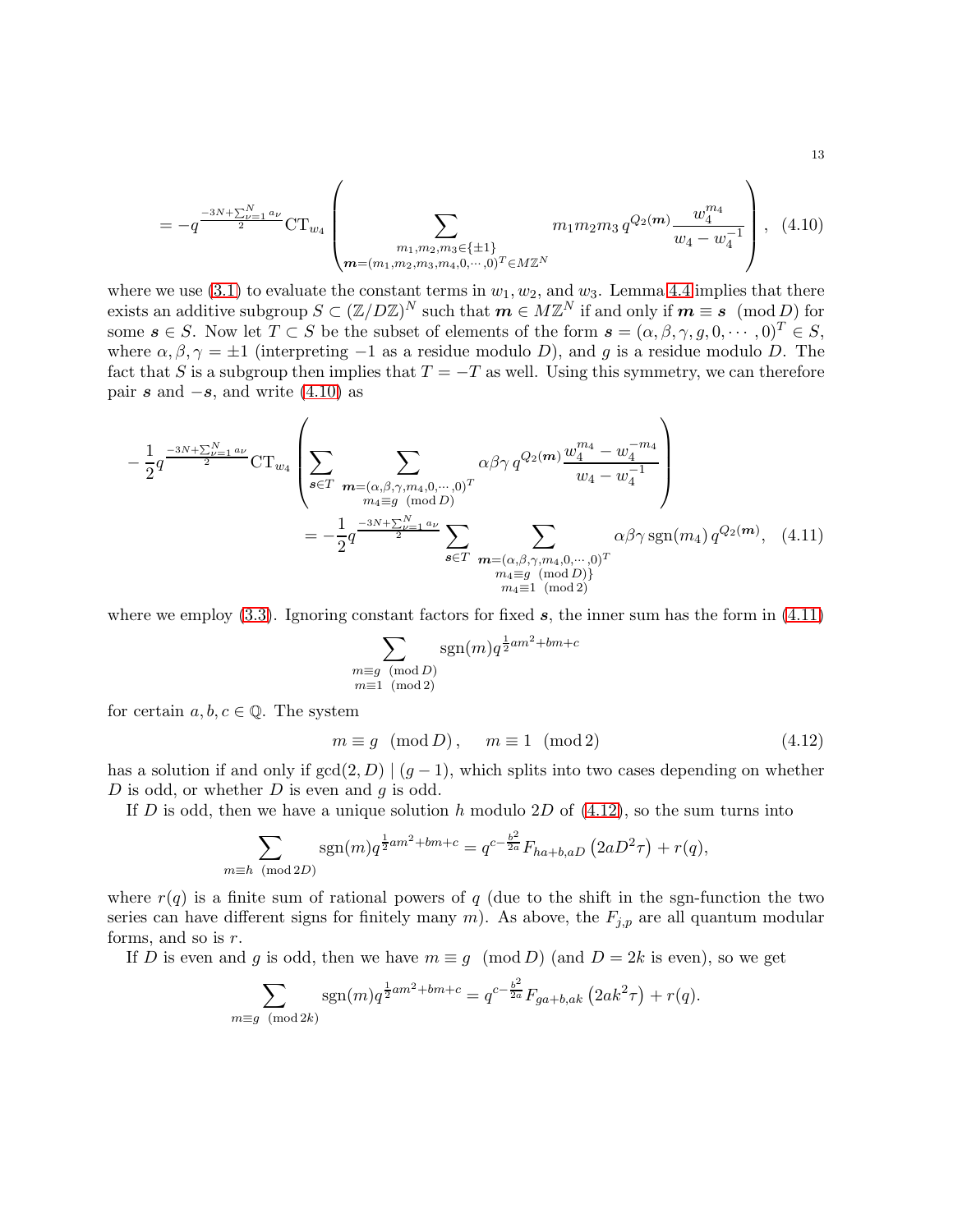Combining all cases and recalling  $(4.10)$ , we therefore conclude that  $Z(q)$  is a finite sum of terms of the form  $q^{\rho}F(q)$ , where  $\varrho$  is rational and F is a quantum modular form with quantum set  $\mathbb Q$ , which completes the proof.

A closer analysis of the proof of Theorem [4.2](#page-9-0) also provides a criterion for when the calculation of  $Z(q)$  reduces to a 3-star graph, which can then often be computed using Proposition [4.3.](#page-10-4) Let A be the restriction of  $adj(M)$  to rows and columns 1, 2, 3, and 4. Furthermore, define

$$
\mathcal{V} := \left\{ \mathbf{m} = (m_1, m_2, m_3, m_4, 0, \cdots, 0)^T : m_1, m_2, m_3 \in \{\pm 1\}, m_4 \in \mathbb{Z} \right\},
$$
  
\n
$$
\Omega := \left\{ \mathbf{m} \in \mathcal{V} : \text{adj}(M) \mathbf{m} \equiv 0 \pmod{D} \right\}, \quad \Omega_A := \left\{ \mathbf{m} \in \mathcal{V} : A \left( m_1, m_2, m_3, m_4 \right)^T \equiv 0 \pmod{D} \right\}.
$$
  
\nBy definition,  $\Omega_A \subset \Omega$ .

<span id="page-13-0"></span>Corollary 4.5. If  $\Omega = \Omega_A$ , then

$$
Z(q) = q^{\frac{-3N + \sum_{\nu=1}^{N} a_{\nu}}{2}} Z_A(q).
$$

Furthermore, if M is unimodular, then Proposition [4.3](#page-10-4) always applies to  $Z_A(q)$ .

Proof. We begin by rewriting  $(4.10)$  using the above notation, as well as the assumption that  $\Omega = \Omega_A$ , which gives

$$
Z(q) = -q^{\frac{-3N + \sum_{\nu=1}^{N} a_{\nu}}{2}} CT_{w_4} \left( \sum_{m \in \Omega} m_1 m_2 m_3 q^{Q_2(m)} \frac{w_4^{m_4}}{w_4 - w_4^{-1}} \right)
$$
  
= 
$$
-q^{\frac{-3N + \sum_{\nu=1}^{N} a_{\nu}}{2}} CT_{w_4} \left( \sum_{m \in \Omega_A} m_1 m_2 m_3 q^{Q_2(m)} \frac{w_4^{m_4}}{w_4 - w_4^{-1}} \right).
$$

Evaluating and comparing to [\(4.3\)](#page-9-2), one sees that this second constant term expression is simply  $Z_A(q)$  (after evaluating the constant terms in  $w_1, w_2$ , and  $w_3$ ).

Finally, in the case that M is unimodular, the congruences modulo D are trivial, so  $\Omega = \Omega_A =$  $V.$  Proposition [4.3](#page-10-4) also clearly applies, since A has integer entries.

### 5. Explicit examples of 3-leg star graphs

In this section we compute  $Z(q)$  for all cases where M is the Cartan matrix of a simple Lie group whose Dynkin diagram is a 3-leg star graph (see [\[18,](#page-25-17) pages 164–71]). In particular, throughout we write  $Z_{\mathfrak{a}}(q)$  to indicate  $Z(q)$  in the case that the 3-leg star graph G is the Dynkin diagram for the Lie algebra  $\mathfrak g$ , with labeling matrix M defined by  $a_j = 2$ . Note that the vertex numbering in this section differs from our general constructions above. In all cases we write  $Z_{\mathfrak{a}}(q)$  as a quantum modular form, and determine its asymptotic behavior as  $q \to 1^-$ .

Remark. Observe that the residue classes appearing in the formulas for  $Z_{\mathfrak{g}}(q)$  below are always exponents of the corresponding Lie algebra, namely:  $\{1, N-1\}$  for  $D_{N+2}$ ,  $\{1, 5\}$  for  $E_6$ ,  $\{1, 5, 7, 11\}$ for  $E_7$ , and  $\{1, 11, 19, 29\}$  for  $E_8$  (see [\[18,](#page-25-17) page 299]). It would be interesting to find an explanation for this numerical coincidence.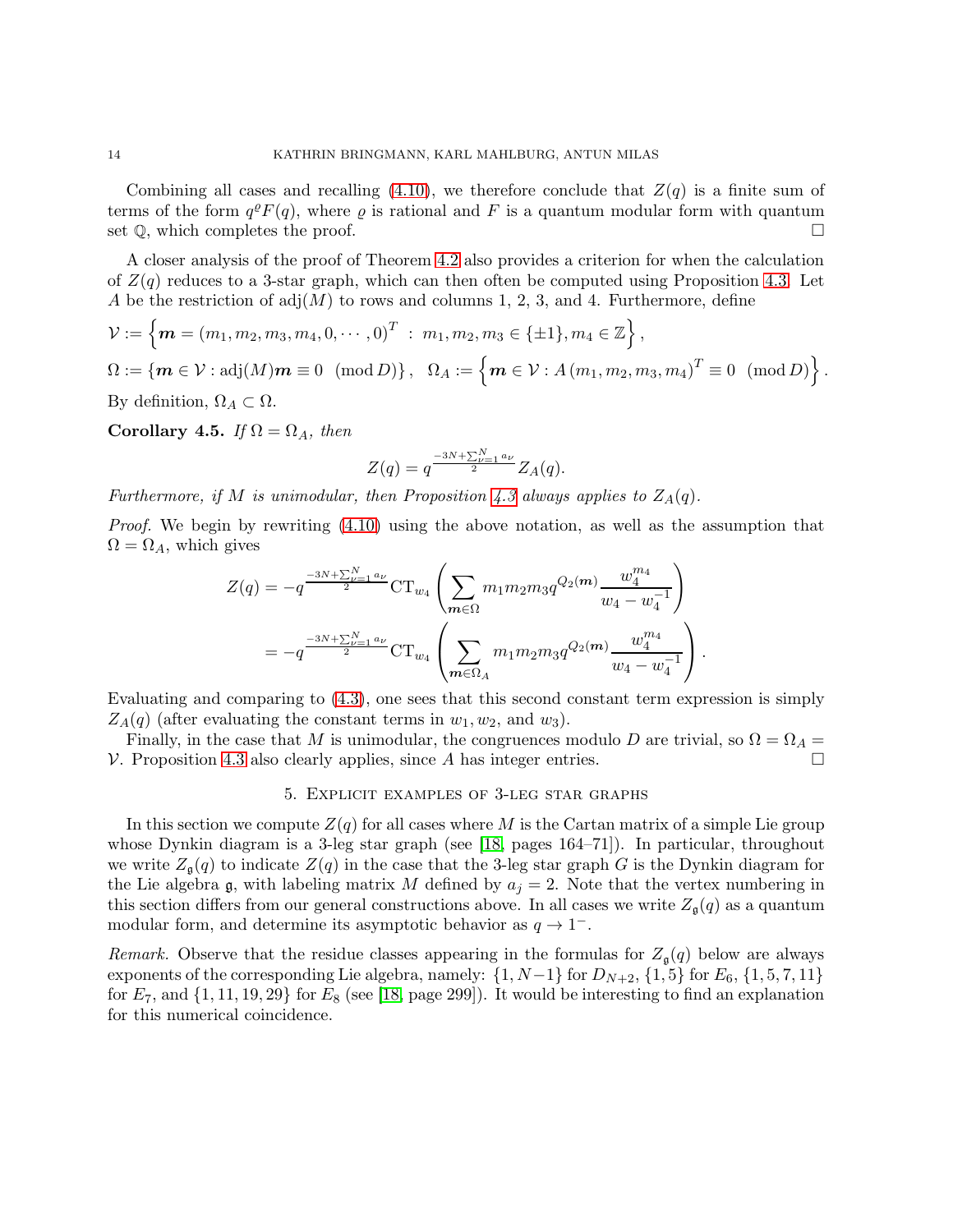5.1.  $D_{N+2}$ . We begin with the case  $\mathfrak{g} = D_{N+2}$  for  $N \geq 2$ .

**Proposition 5.1.** (1) For N odd, we have

<span id="page-14-2"></span>
$$
Z_{D_{N+2}}(q) = q^{-\frac{N}{2} - \frac{1}{2N}} \left( F_{-1,N}(2N\tau) + F_{2N-1,N}(2N\tau) \right)
$$
  
= 
$$
-2q^{-\frac{N}{2}} \sum_{m \equiv 1 \pmod{2N}} \text{sgn}(m) q^{\frac{m^2 - 1}{2N}} + 2q^{-\frac{N}{2}}.
$$
 (5.1)

As  $t \to 0^+,$  we have

<span id="page-14-3"></span>
$$
Z_{D_{N+2}}\left(e^{-2\pi t}\right) \sim \frac{2}{N}.\tag{5.2}
$$

(2) For N even, we have

$$
Z_{D_{N+2}}(q) = q^{-\frac{N}{2} - \frac{1}{2N}} \left( F_{-1,N}(2N\tau) + 2F_{N+1,N}(2N\tau) + F_{2N-1,N}(2N\tau) \right)
$$
  
=  $-2q^{-\frac{N}{2}} \sum_{m \equiv 1, N-1 \pmod{2N}} \text{sgn}(m) q^{\frac{m^2-1}{2N}} + 2q^{-\frac{N}{2}}.$ 

As  $t \to 0^+$ , we have

$$
Z_{D_{N+2}}\left(e^{-2\pi t}\right) \sim -2\pi t.
$$

In particular  $q^{\frac{1}{4} + \frac{1}{4N^2}} Z_{D_{N+2}}(q^{\frac{1}{2N}})$  is a quantum modular form with quantum set Q. *Proof.* For  $D_{N+2}$ ,  $N \geq 2$ , the graph is



FIGURE 2. Labeled Dynkin diagram for  $D_{N+2}$ .

Thus we have the following matrix associated to  $D_{N+2}$  (recalling that the Cartan matrix has  $a_j = 2$  for all  $j)$ 

<span id="page-14-0"></span>
$$
M_{N+2} := \left( \begin{array}{cccc} 2 & -1 & & & \\ -1 & 2 & -1 & & \\ & -1 & 2 & -1 & \\ & & \ddots & & \\ & & & -1 & 2 & 0 \\ & & & -1 & 2 & 0 \\ & & & -1 & 0 & 2 \end{array} \right).
$$

By [\(4.1\)](#page-9-4), we need to compute

<span id="page-14-1"></span>
$$
CT_w\left(\Theta_M(w)\frac{\prod_{r\in\{1,N+1,N+2\}}(w_r-w_r^{-1})}{w_N-w_N^{-1}}\right).
$$
\n(5.3)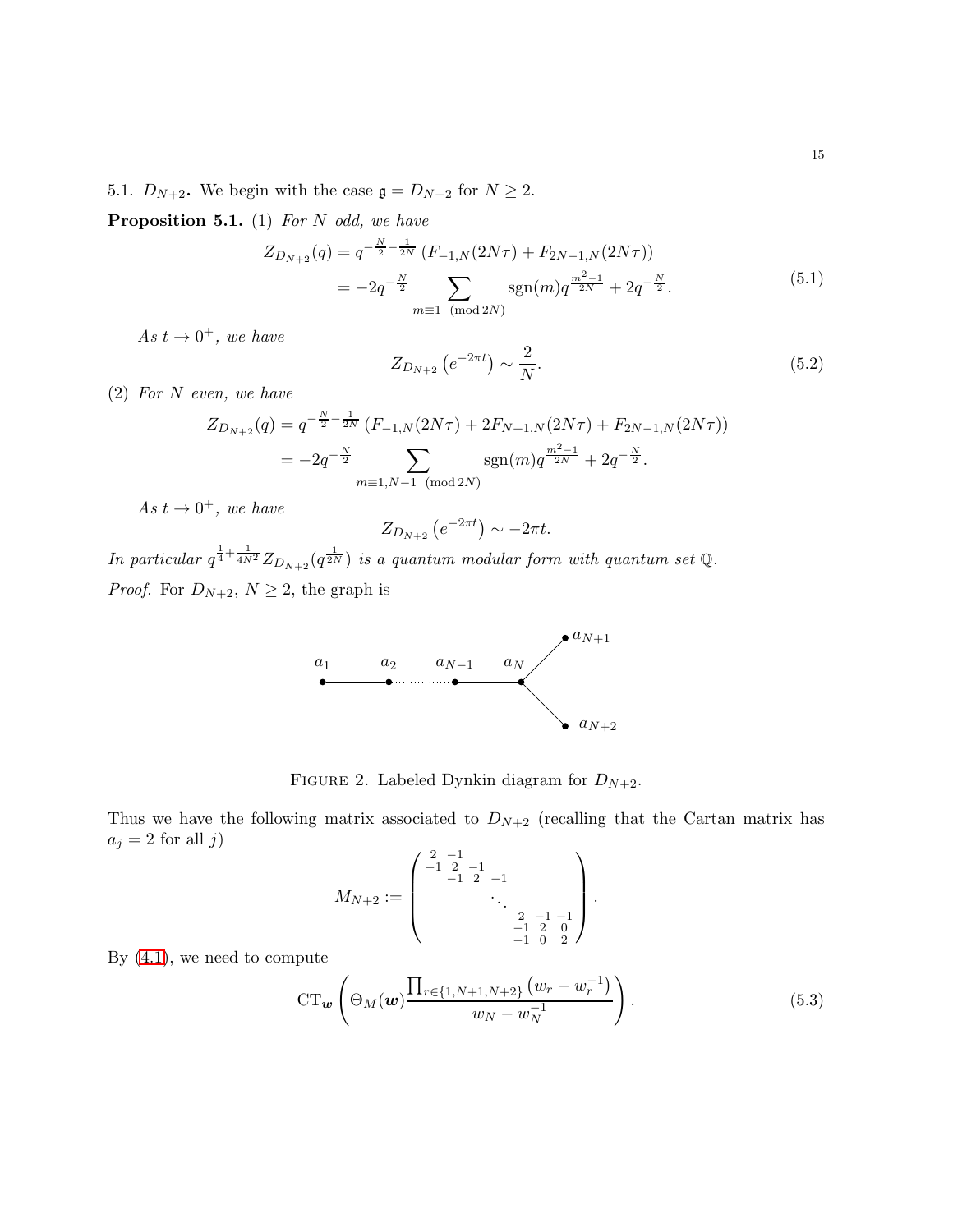It is known that  $\det(M_{N+2}) = 4$  for all N, and that the adjucate matrix is (see Table 2 on page 295 of [\[18\]](#page-25-17) for this and all other simple Lie algebras)

$$
\text{adj}(M_{N+2}) = \begin{pmatrix} 4 & 4 & 4 & \cdots & 4 & 2 & 2 \\ 4 & 8 & 8 & \cdots & 8 & 4 & 4 \\ 4 & 8 & 12 & \cdots & 12 & 6 & 6 \\ \vdots & \vdots & \vdots & \ddots & \vdots & \vdots & \vdots \\ 4 & 8 & 12 & \cdots & 4N & 2N \\ 2 & 4 & 6 & \cdots & 2N & N+2 & N \\ 2 & 4 & 6 & \cdots & 2N & N & N+2 \end{pmatrix}.
$$

As explained in the proof of Lemma [4.4,](#page-11-1) if we write the theta function using [\(2.3\)](#page-3-4), we obtain the restriction adj $(M_{N+2})m \equiv 0 \pmod{4}$ .

We evaluate the constant terms in  $w_2, \ldots, w_{N-1}$  in [\(5.3\)](#page-14-1), which means that  $m_2, \ldots, m_{N-1}$  are set to zero. It is then clear that the system  $adj(M_{N+2})m \equiv 0 \pmod{4}$  is equivalent to the restriction along the rows 1, N, N + 1, and N + 2. Thus we have  $L\ell \equiv 0 \pmod{4}$ , where

$$
\boldsymbol{\ell} := (m_1, m_N, m_{N+1}, m_{N+2}) \text{ and } L := \begin{pmatrix} 4 & 4 & 2 & 2 \\ 4 & 4N & 2N & 2N \\ 2 & 2N & N+2 & N \\ 2 & 2N & N & N+2 \end{pmatrix}.
$$

We first assume that N is odd. Then the congruence conditions reduce to  $m_{N+1} \equiv m_{N+2} \pmod{2}$ and  $2m_1 + 2m_N + Nm_{N+1} + (N+2)m_{N+2} \equiv 0 \pmod{4}$ . Plugging the first equation into the second, we obtain  $m_N \equiv m_1 + \frac{1}{2}$  $\frac{1}{2}(m_{N+1} - m_{N+2})$  (mod 2). Thus evaluating the constant terms with respect to  $w_1, w_{N+1}$ , and  $w_{N+2}$ , [\(5.3\)](#page-14-1) becomes

<span id="page-15-0"></span>
$$
\text{CT}_{w_N} \left( \sum_{\substack{m_1, m_{N+1}, m_{N+2} \in \{-1, 1\} \\ m_N \equiv m_1 + \frac{m_{N+1} - m_{N+2}}{2} \pmod{2}}} \mathcal{A}(\ell) w_N^{m_N} \right), \tag{5.4}
$$

.

where

$$
Q_2(\ell) = \ell^T \left(\frac{1}{4}L\right)\ell
$$
  
=  $m_1^2 + N m_N^2 + \frac{N+2}{4} \left(m_{N+1}^2 + m_{N+2}^2\right) + m_N (2m_1 + N m_{N+1} + N m_{N+2})$   
+  $m_1 (m_{N+1} + m_{N+2}) + \frac{N}{2} m_{N+1} m_{N+2}$ 

and

$$
\mathcal{A}(\boldsymbol{\ell}) := -m_1 m_{N+1} m_{N+2} q^{\frac{1}{2} Q_2(\boldsymbol{\ell})} \frac{1}{w_N - w_N^{-1}}
$$

Note that  $Q_2$  is symmetric in  $m_{N+1}$  and  $m_{N+2}$ .

Since  $\mathcal{A}(-\ell) = -\mathcal{A}(\ell)$ , if we group  $(m_1, m_{N+1}, m_{N+2})$  with its negative, thus [\(5.4\)](#page-15-0) becomes  $\sqrt{2}$ 

$$
CT_{w_N}\left( \left( \sum_{\substack{m_1=m_{N+1}=m_{N+2}=-1\\m_N\equiv 1\pmod{2}}} q^{\frac{1}{2}(Nm_N^2-2(N+1)m_N+N+4)} + \sum_{\substack{m_1=-m_{N+1}=-m_{N+2}=-1\\m_N\equiv 1\pmod{2}}} q^{\frac{1}{2}(Nm_N^2+2(N-1)m_N+N)} \right)
$$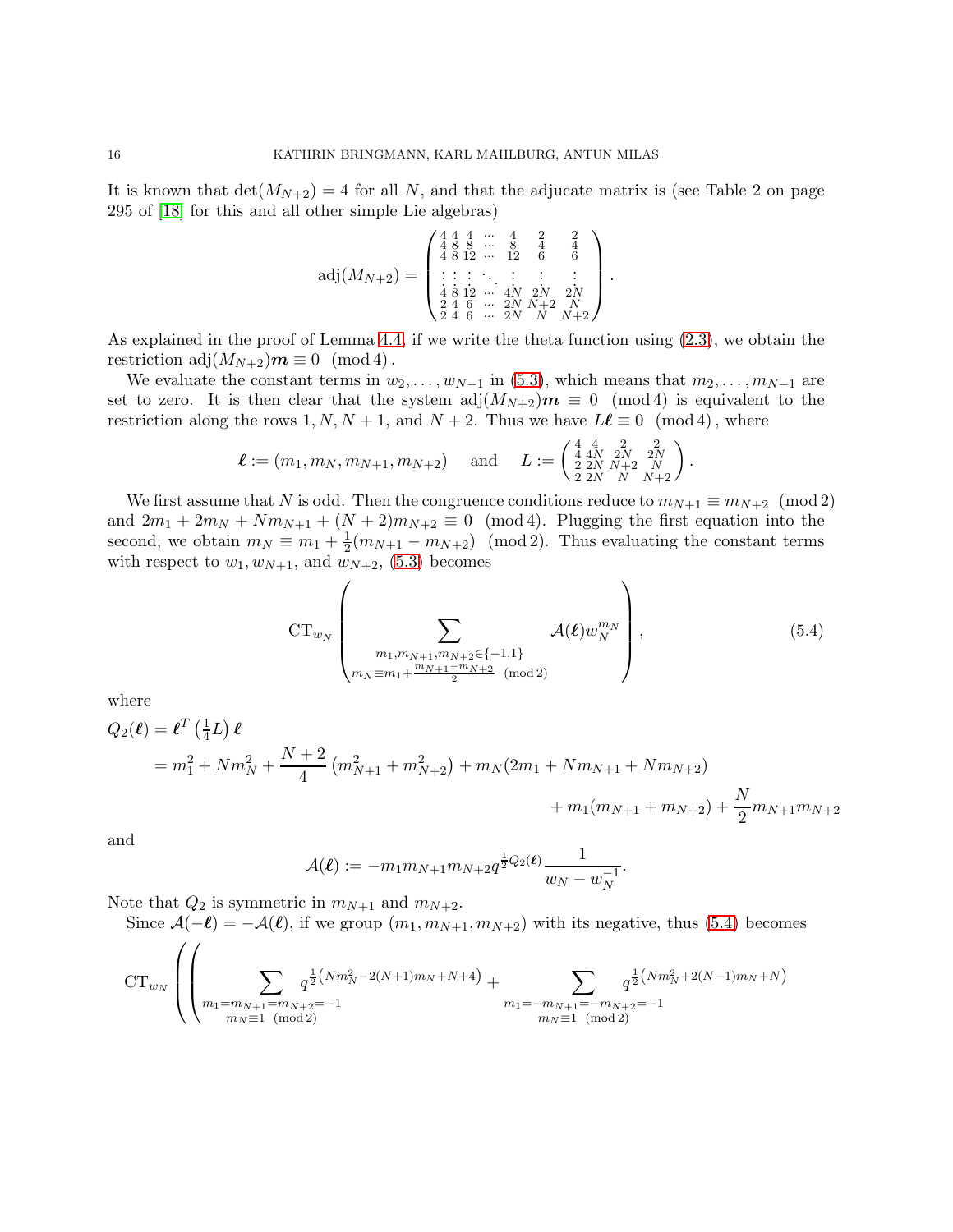+2\n
$$
+2\sum_{\substack{m_1=m_{N+1}=m_{N+2}=1\\m_N\equiv 0\pmod{2}}}\t q^{\frac{1}{2}\left(Nm_N^2+2m_N+\frac{1}{2}\right)}\left(\frac{w_N^{m_N}-w_N^{-m_N}}{w_N-w_N^{-1}}\right),
$$

where the third sum is doubled to account for both  $(m_1, m_{N+1}, m_{N+2}) = (1, -1, 1)$  and  $(1, 1, -1)$ . By [\(3.3\)](#page-4-3), the third sum does not contribute to the constant term, leaving only the contributions from the first two sums. Using [\(4.9\)](#page-11-2), we obtain

$$
\sum_{m\equiv 1\pmod{2}} \operatorname{sgn}(m) q^{\frac{1}{2}(Nm^2 - 2(N+1)m + N + 4)} + \sum_{m\equiv 1\pmod{2}} \operatorname{sgn}(m) q^{\frac{1}{2}(Nm^2 + 2(N-1)m + N)}
$$
  
=  $q^{1-\frac{1}{2N}} F_{-1,N}(2N\tau) + q^{1-\frac{1}{2N}} F_{2N-1,N}(2N\tau).$ 

Including the additional  $q^{-\frac{N+2}{2}}$  from [\(4.1\)](#page-9-4), we therefore have the first expression in [\(5.1\)](#page-14-2); the second expression in [\(5.1\)](#page-14-2) follows from [\(3.8\)](#page-7-3) and [\(3.9\)](#page-7-4).

Recalling [\(3.11\)](#page-7-2) yields the asymptotic behavior in [\(5.2\)](#page-14-3).

Next suppose that  $N$  is even. We renumber rows and columns to match the conventions of Proposition [4.3,](#page-10-4) letting  $\ell = (m_1, m_2, m_3, m_4)$ , and

$$
A_{N+2} := \begin{pmatrix} 1 & \frac{1}{2} & \frac{1}{2} & 1 \\ \frac{1}{2} & \frac{N+2}{4} & \frac{N}{4} & \frac{N}{2} \\ \frac{1}{2} & \frac{N}{4} & \frac{N+2}{4} & \frac{N}{2} \\ 1 & \frac{N}{2} & \frac{N}{2} & N \end{pmatrix}.
$$

Inspecting the corresponding matrices gives that Corollary [4.5](#page-13-0) may be used, and a short additional calculation shows that Proposition [4.3](#page-10-4) applies. Plugging in the entries of  $A_{N+2}$  and employing  $(3.8), (3.9),$  $(3.8), (3.9),$  $(3.8), (3.9),$  $(3.8), (3.9),$  and  $(3.11)$  then directly gives the claimed series and asymptotic expressions.

5.2. E-series. For  $\mathfrak{g} = E_N$  ( $N \in \{6, 7, 8\}$ ) we enumerate the vertices as in Figure [3.](#page-16-0)



FIGURE 3. Dynkin diagrams for  $E_6, E_7$ , and  $E_8$ .

By [\(4.1\)](#page-9-4), we need to compute

<span id="page-16-1"></span><span id="page-16-0"></span>
$$
CT_{\boldsymbol{w}}\left(\Theta_{M}(\boldsymbol{w})\frac{\prod_{r\in\{1,N-1,N\}}(w_r-w_r^{-1})}{w_{N-3}-w_{N-3}^{-1}}\right).
$$
\n(5.5)

We treat each case separately.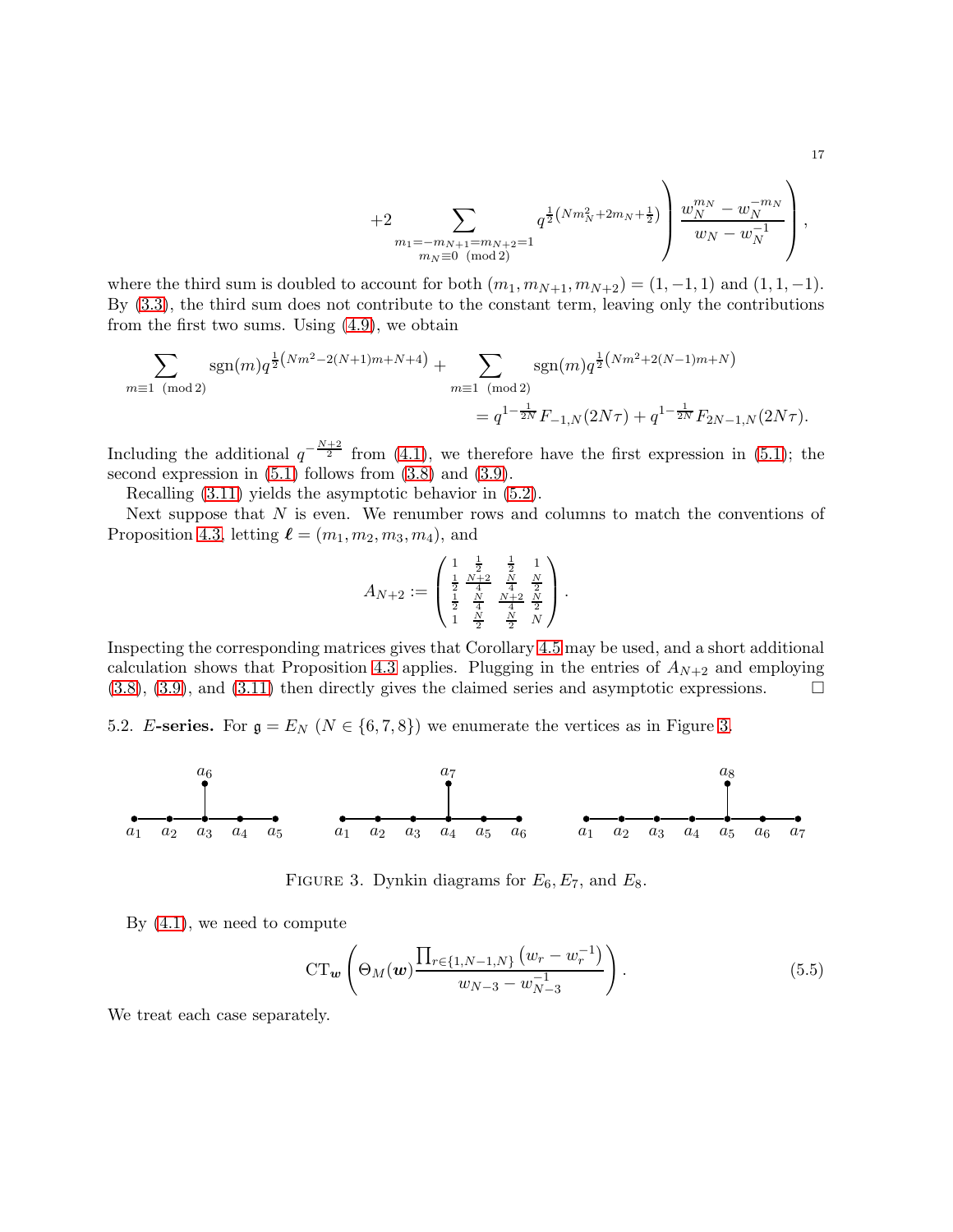5.2.1.  $E_6$ . In the first case, we use Theorem [4.2](#page-9-0) in order to calculate the invariant series.

Proposition 5.2. We have

$$
Z_{E_6}(q) = q^{-\frac{25}{12}} \left( F_{-1,6}(12\tau) + F_{7,6}(12\tau) \right) = -q^{-2} \sum_{m \equiv 1,5 \pmod{12}} \text{sgn}(m) q^{\frac{m^2 - 1}{12}} + 2q^{-2}.
$$
 (5.6)

In particular  $q^{\frac{25}{144}}Z_{E_6}(q^{\frac{1}{12}})$  is a quantum modular form with quantum set Q. As  $t \to 0^+$ , we have

<span id="page-17-1"></span><span id="page-17-0"></span>
$$
Z_{E_6} \left( e^{-2\pi t} \right) \sim 1. \tag{5.7}
$$

.

Proof. We have the matrix

$$
M:=\left(\begin{smallmatrix}2&-1&0&0&0&0\\-1&2&-1&0&0&0\\0&-1&2&-1&0&-1\\0&0&-1&2&-1&0\\0&0&0&-1&2&0\\0&0&-1&0&0&2\end{smallmatrix}\right),
$$

which has  $\det(M) = 3$ , and the adjucate matrix

$$
adj(M) = \begin{pmatrix} 4 & 5 & 6 & 4 & 2 & 3 \\ 5 & 10 & 12 & 8 & 4 & 6 \\ 6 & 12 & 18 & 12 & 6 & 9 \\ 4 & 8 & 12 & 10 & 5 & 6 \\ 2 & 4 & 6 & 5 & 4 & 3 \\ 3 & 6 & 9 & 6 & 3 & 6 \end{pmatrix}.
$$

Proceeding as in the proof of Theorem [4.2,](#page-9-0) we evaluate the constant terms in all variables except  $w_3$  in [\(5.5\)](#page-16-1), obtaining (taking into account the different vertex labeling in [\(4.10\)](#page-12-0))

$$
Z_{E_6}(q) = -q^{-\frac{3}{2}} \mathrm{CT}_{w_3} \left( \sum_{\substack{m_1, m_5, m_6 \in \{\pm 1\} \\ m = (m_1, 0, m_3, 0, m_5, m_6)^T \in M\mathbb{Z}^6}} m_1 m_5 m_6 q^{Q_2(m)} \frac{w_3^{m_3}}{w_3 - w_3^{-1}} \right).
$$

We observe that Corollary [4.5](#page-13-0) applies (although Proposition [4.1](#page-9-3) does not), since if  $m_2 = m_4 = 0$ , the congruence restriction adj $(M)\mathbf{m} \equiv 0 \pmod{3}$  is equivalent to  $L\mathbf{m} \equiv 0 \pmod{3}$ , where

$$
\ell := (m_1, m_3, m_5, m_6)
$$
 and  $L := \begin{pmatrix} 4 & 6 & 2 & 3 \\ 6 & 18 & 6 & 9 \\ 2 & 6 & 4 & 3 \\ 3 & 9 & 3 & 6 \end{pmatrix}$ 

We may therefore suppress  $m_2$  and  $m_4$ . This system of congruences further reduces to the single restriction  $m_1 \equiv m_5 \pmod{3}$ , and with  $m_1, m_5, m_6 \in {\pm 1}$ , this implies  $m_5 = m_1$ . Thus

$$
Z_{E_{\ell}}(q) = -q^{-\frac{3}{2}} \mathbf{CT}_{w_3} \left( \sum_{\substack{m_1 = m_5, m_6 \in \{-1, 1\} \\ m_3 \in \mathbb{Z}}} m_6 q^{\frac{1}{2} Q_2(\ell)} \frac{w_3^{m_3}}{w_3 - w_3^{-1}} \right),
$$

where

$$
Q_2(\boldsymbol{\ell}) := \boldsymbol{\ell}^T \left(\tfrac{1}{3}L\right) \boldsymbol{\ell}.
$$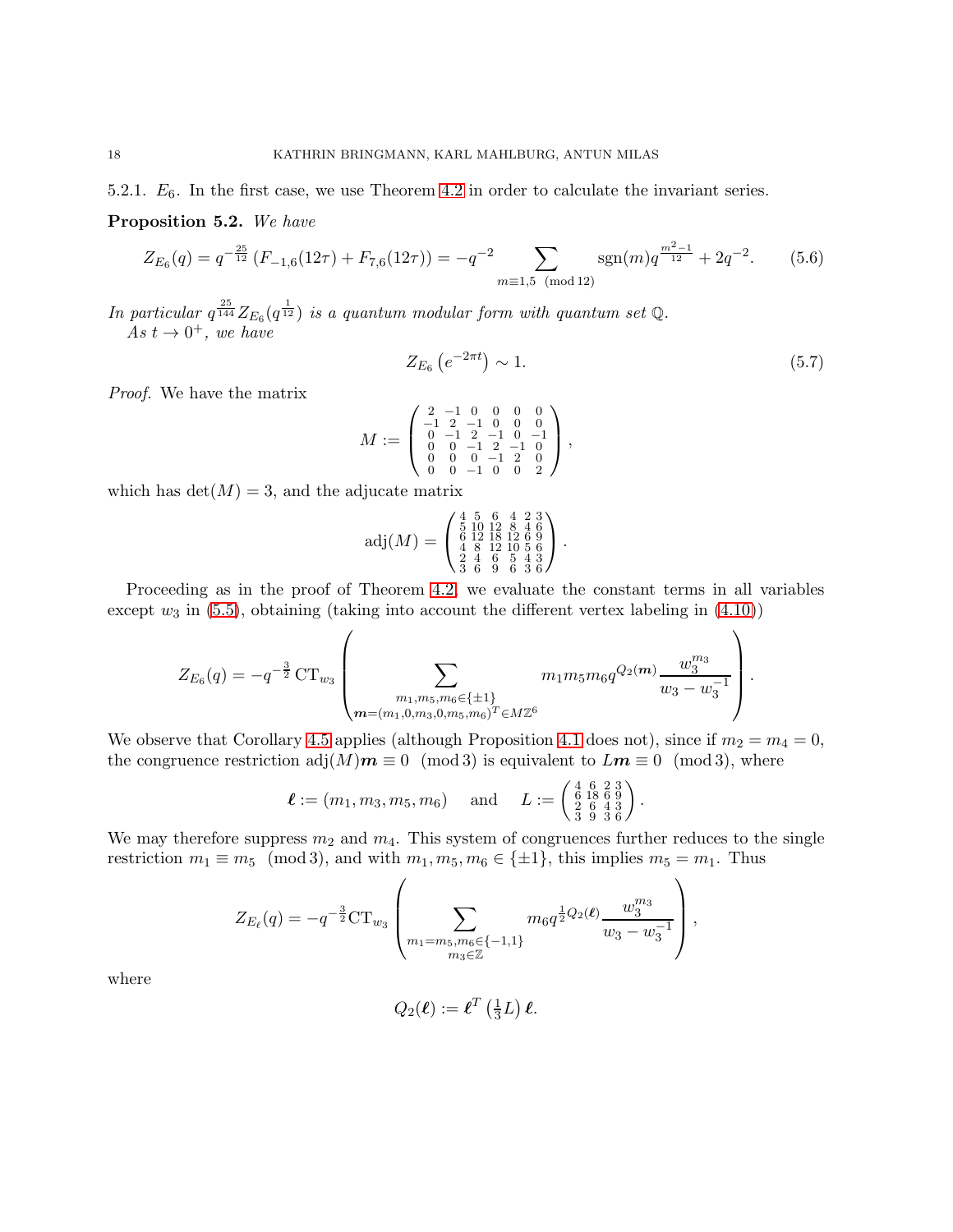Setting  $m_5 = m_1$ , this simplifies to

$$
Q_2(\ell) = 6m_3^2 + (8m_1 + 6m_6)m_3 + 4m_1m_6 + 6.
$$

Changing for the terms  $m_1 = m_6 = 1$  and  $m_1 = -m_6 = -1$   $m_3$  into  $-m_3$ , we obtain

$$
CT_{w_3}\left(\left(\sum_{m_1=m_6=-1}^{m_6=m-1} q^{\frac{1}{2}(6m_3^2-14m_3+10)} + \sum_{\substack{m_1=m_6=1\\m_3\in\mathbb{Z}}} q^{\frac{1}{2}(6m_3^2+2m_3+2)}\right)\frac{w_3^{m_3}-w_3^{-m_3}}{w_3-w_3^{-1}}\right)
$$
  
= 
$$
\sum_{m\equiv 1\pmod{2}} \text{sgn}(m)\left(q^{3m^2-7m+5}+q^{3m^2+m+1}\right),
$$

using  $(3.3)$ . Using  $(4.9)$ , this gives the first expression in  $(5.6)$ ; the second expression follows from [\(3.8\)](#page-7-3) and [\(3.9\)](#page-7-4).

The asymptotic formula [\(5.7\)](#page-17-1) may be concluded from [\(3.11\)](#page-7-2).  $\Box$ 

5.2.2.  $E_7$ . For  $E_7$  and  $E_8$  we use Proposition [4.3](#page-10-4) and Corollary [4.5.](#page-13-0)

#### Proposition 5.3. We have

<span id="page-18-0"></span>
$$
Z_{E7}(q) = q^{-\frac{61}{24}} (F_{-1,12}(24\tau) + F_{19,12}(24\tau) + F_{17,12}(24\tau) + F_{13,12}(24\tau))
$$
  
=  $-q^{-\frac{5}{2}}$ 
$$
\sum_{m \equiv 1,5,7,11 \pmod{24}} sgn(m)q^{\frac{m^2-1}{24}} + 2q^{-\frac{5}{2}}.
$$
 (5.8)

In particular  $q^{\frac{61}{576}}Z_{E_7}(q^{\frac{1}{24}})$  is a quantum modular form. As  $t \to 0^+$ , we have

<span id="page-18-1"></span>
$$
Z_{E_7}\left(e^{-2\pi t}\right) \sim -4\pi t. \tag{5.9}
$$

Proof. We have the matrix

$$
M:=\left(\begin{smallmatrix}2&-1&0&0&0&0&0\\-1&2&-1&0&0&0&0\\0&-1&2&-1&0&0&0\\0&0&-1&2&-1&0&-1\\0&0&0&-1&2&-1&0\\0&0&0&0&-1&2&0\\0&0&0&-1&0&0&2\end{smallmatrix}\right),
$$

which has  $det(M) = 2$ , and the adjucate matrix

$$
\text{adj}(M) = \left( \begin{smallmatrix} 3 & 4 & 5 & 6 & 4 & 2 & 3 \\ 4 & 8 & 10 & 12 & 8 & 4 & 6 \\ 5 & 10 & 15 & 18 & 12 & 6 & 9 \\ 6 & 12 & 18 & 24 & 16 & 8 & 12 \\ 4 & 8 & 12 & 16 & 12 & 6 & 8 \\ 2 & 4 & 6 & 8 & 2 & 4 & 4 \\ 3 & 6 & 9 & 12 & 8 & 4 & 7 \end{smallmatrix} \right).
$$

We can immediately evaluate the constant terms in  $w_2, w_3$  and  $w_5$  in [\(5.5\)](#page-16-1), and the congruence restriction adj $(M)$  $m \equiv 0 \pmod{2}$  reduces to  $L\ell \equiv 0 \pmod{2}$ , where

$$
\ell := (m_1, m_4, m_6, m_7)
$$
 and  $L := \begin{pmatrix} 3 & 6 & 2 & 3 \\ 6 & 24 & 8 & 12 \\ 2 & 8 & 4 & 4 \\ 3 & 12 & 4 & 7 \end{pmatrix}$ .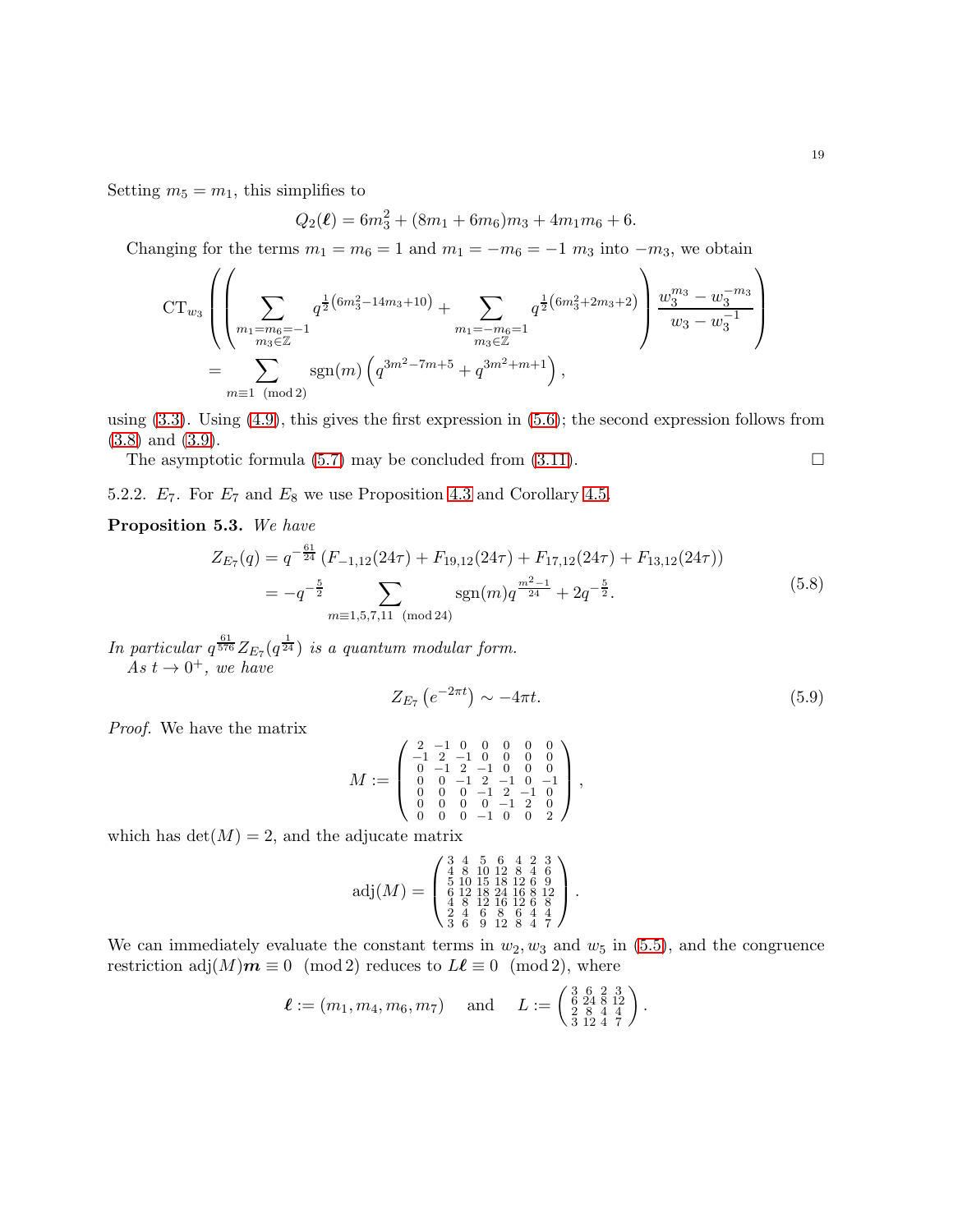This implies that Corollary [4.5](#page-13-0) applies. Swapping the second and fourth rows, we then use Proposition [4.3](#page-10-4) with

$$
A := \begin{pmatrix} \frac{3}{2} & 1 & \frac{3}{2} & 3 \\ 1 & 2 & 2 & 4 \\ \frac{3}{2} & 2 & \frac{7}{2} & 6 \\ 3 & 4 & 6 & 12 \end{pmatrix},
$$

and a short calculation gives the first expression in [\(5.8\)](#page-18-0); the second expression follows from [\(3.8\)](#page-7-3) and [\(3.9\)](#page-7-4).

The asymptotic behavior [\(5.9\)](#page-18-1) may be concluded from [\(4.5\)](#page-10-3).

5.2.3. E<sub>8</sub>. Note that  $\widehat{Z}_0(q)$  for this graph was also calculated numerically in [\[10,](#page-25-10) (3.155)], and is our only explicit example with a unimodular matrix.

Proposition 5.4. We have

<span id="page-19-0"></span>
$$
Z_{E_8}(q) = q^{-\frac{181}{60}} \left( F_{-1,30}(60\tau) + F_{49,30}(60\tau) + F_{41,30}(60\tau) + F_{31,30}(60\tau) \right)
$$
  
=  $-q^{-3} \sum_{m \equiv 1,11,19,29 \pmod{60}} \text{sgn}(m) q^{\frac{m^2-1}{60}} + 2q^{-3}.$  (5.10)

In particular  $q^{\frac{181}{3600}}Z_{E_8}(q^{\frac{1}{60}})$  is a quantum modular form. As  $t \to 0^+,$  we have

<span id="page-19-1"></span>
$$
Z_{E_8} \left( e^{-2\pi t} \right) \sim -8\pi t. \tag{5.11}
$$

Proof. The Cartan matrix is

$$
M:=\left(\begin{smallmatrix}2&-1&0&0&0&0&0&0\\-1&2&-1&0&0&0&0&0\\0&-1&2&-1&0&0&0&0\\0&0&-1&2&-1&0&0&0\\0&0&0&-1&2&-1&0&-1\\0&0&0&0&-1&2&-1&0\\0&0&0&0&-1&2&0\\0&0&0&0&-1&2&0\\0&0&0&0&-1&0&-1\end{smallmatrix}\right),
$$

which has  $det(M) = 1$  (thus Corollary [4.5](#page-13-0) and Proposition [4.3](#page-10-4) are guaranteed to apply), and

$$
adj(M) = M^{-1} = \begin{pmatrix} 2 & 3 & 4 & 5 & 6 & 4 & 2 & 3 \\ 3 & 6 & 8 & 10 & 12 & 8 & 4 & 6 \\ 4 & 8 & 12 & 15 & 18 & 12 & 6 & 9 \\ 5 & 10 & 15 & 20 & 24 & 16 & 8 & 12 \\ 6 & 12 & 18 & 24 & 30 & 20 & 10 & 15 \\ 4 & 8 & 12 & 16 & 20 & 14 & 7 & 10 \\ 3 & 6 & 9 & 12 & 15 & 10 & 5 & 8 \end{pmatrix}.
$$

Extracting the constant terms with respect to  $w_2, w_3, w_4$ , and  $w_6$  in [\(5.5\)](#page-16-1), we are left with the minor along rows 1, 5, 7, and 8 of  $M^{-1}$ . Further rearranging these rows and columns, we now apply Proposition [4.3](#page-10-4) with

$$
A := \begin{pmatrix} 2 & 2 & 3 & 6 \\ 2 & 4 & 5 & 10 \\ 3 & 5 & 8 & 15 \\ 6 & 10 & 15 & 30 \end{pmatrix}.
$$

This directly gives the first expression in [\(5.10\)](#page-19-0); the second identity follows from [\(3.8\)](#page-7-3) and [\(3.9\)](#page-7-4).

The asymptotics in  $(4.5)$  implies  $(5.11)$ .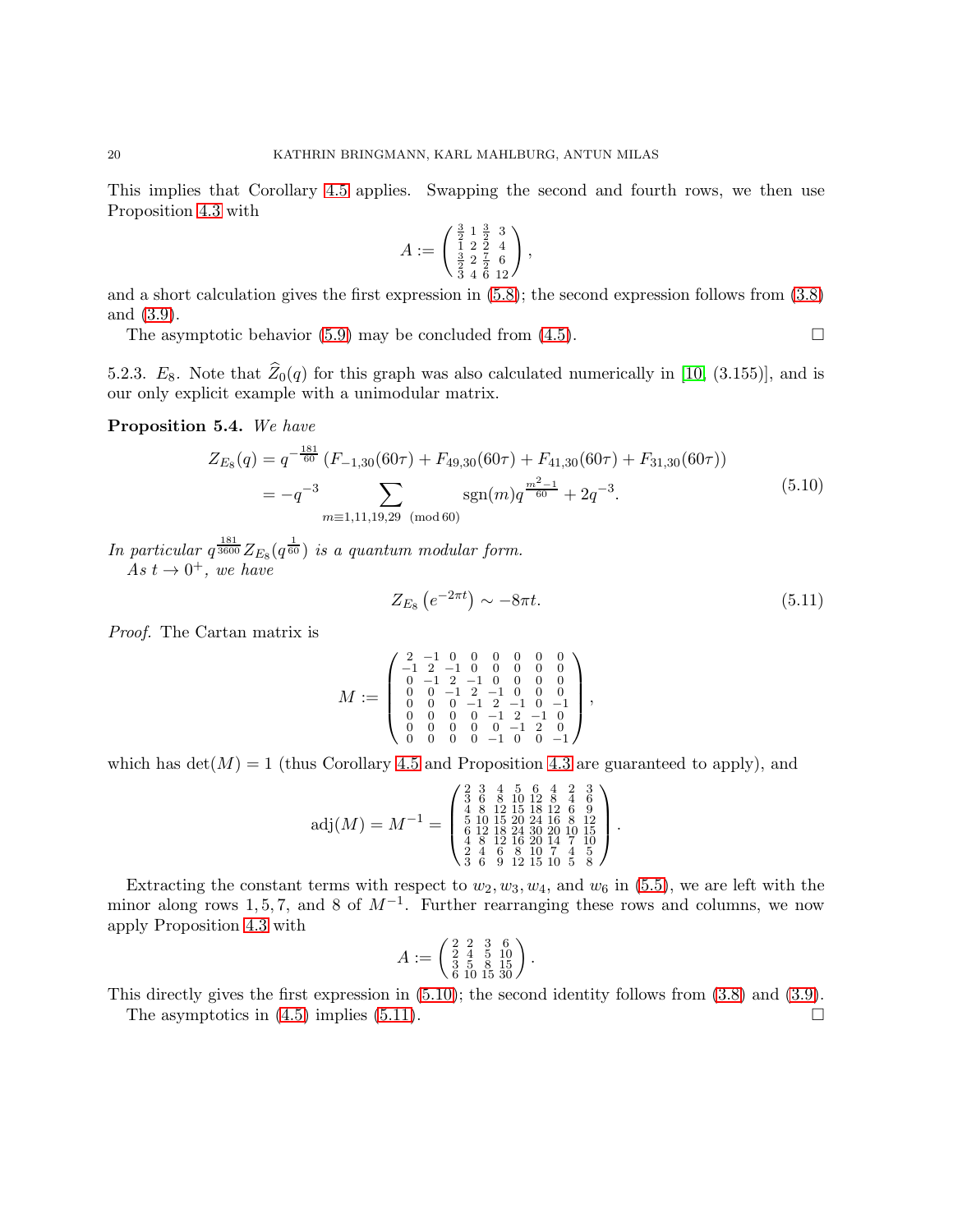Remark. Lawrence and Zagier studied a very similar series in [\[17\]](#page-25-3), namely

$$
A(q) := \sum_{m \ge 1} \chi_{+}(m) q^{\frac{m^2 - 1}{120}}
$$

with

$$
\chi_{+}(m):=\begin{cases}1 & \text{if } m\equiv 1,11,19,29 \pmod{60},\\ -1 & \text{if } m\equiv 31,41,49,59 \pmod{60}. \end{cases}
$$

<span id="page-20-1"></span>Comparing to [\(5.10\)](#page-19-0), we see that  $q^3 Z_{E_8}(q) = 2 - A(q^2)$ . Furthermore, Theorem 2 of [\[17\]](#page-25-3) shows that  $2 - A(q)$  is also the rescaled WRT-invariant of the Poincaré homology sphere.

6. General leg star graphs and the proof of Theorem 1.2 [\(2\)](#page-2-1)

In this section we extend the ideas used for 3-leg star graphs in order to prove the quantum modularity of  $Z(q)$  for  $(\ell-1)$ -leg star graphs with  $\ell \geq 4$  (recall Figure [1\)](#page-8-0).

6.1. Quantum modularity for  $(\ell-1)$ -leg star graphs. The main result of this section proves Theorem 1.2 [\(2\)](#page-2-1) by giving a more precise description of the quantum modular forms that arise in  $Z(q)$  for  $(\ell-1)$ -leg star graphs.

<span id="page-20-0"></span>**Theorem 6.1.** For any  $(\ell - 1)$ -leg star graph, with  $\ell \geq 4$ ,  $Z(q)$  is a linear combination of derivatives of (up to q-powers) quantum modular forms of weight  $\frac{1}{2}$  or  $\frac{3}{2}$ .

Remark. The quantum modular forms in Theorem [6.1](#page-20-0) do not necessarily have the same quantum set.

Before proving Theorem [6.1,](#page-20-0) we require some auxiliary results. As in Section [4.1,](#page-9-5) we have

$$
Z(q) = \frac{q^{\frac{-3N + \sum_{\nu=1}^N a_{\nu}}{2}}}{(2\pi i)^N} \text{PV} \int_{|w_{\ell}|=1} \frac{1}{(w_{\ell} - w_{\ell}^{-1})^{\ell-3}} h(w_{\ell}) \frac{dw_{\ell}}{w_{\ell}},
$$

where

$$
h(w_{\ell}) := \int_{|w_k|=1} \Theta_M(\boldsymbol{w}) \prod_{r=1}^{\ell-1} (w_r - w_r^{-1}) \prod_{\substack{1 \leq k \leq N \\ k \neq \ell}} \frac{dw_k}{w_k}.
$$

<span id="page-20-2"></span>**Proposition 6.2.** For  $(\ell - 1)$ -leg star graphs, we have

$$
Z(q) = q^{\frac{-3N + \sum_{\nu=1}^{N} a_{\nu}}{2}} C T_{\nu} \left( \frac{\Theta_M(\nu) \prod_{r=1}^{\ell-1} (w_r - w_r^{-1})}{(w_{\ell} - w_{\ell}^{-1})^{\ell-3}} \right).
$$

*Proof.* The statement amounts to the claim that the residues of  $h(w_{\ell})(w_{\ell} - w_{\ell}^{-1})$  $(v_{\ell}^{-1})^{-\ell+3}$  at  $w_{\ell} = \pm 1$ vanish. Plugging in [\(2.3\)](#page-3-4) and observing that the only poles in the integrand are  $w_k = 0$ , we have

$$
h(w_{\ell}) = CT_{w_1, \dots, w_{\ell-1}, w_{\ell+1}, \dots, w_N} \left( \sum_{m \in M \mathbb{Z}^N} q^{Q_2(n)} e^{2\pi i w^T z} \prod_{r=1}^{\ell-1} (w_r - w_r^{-1}) \right).
$$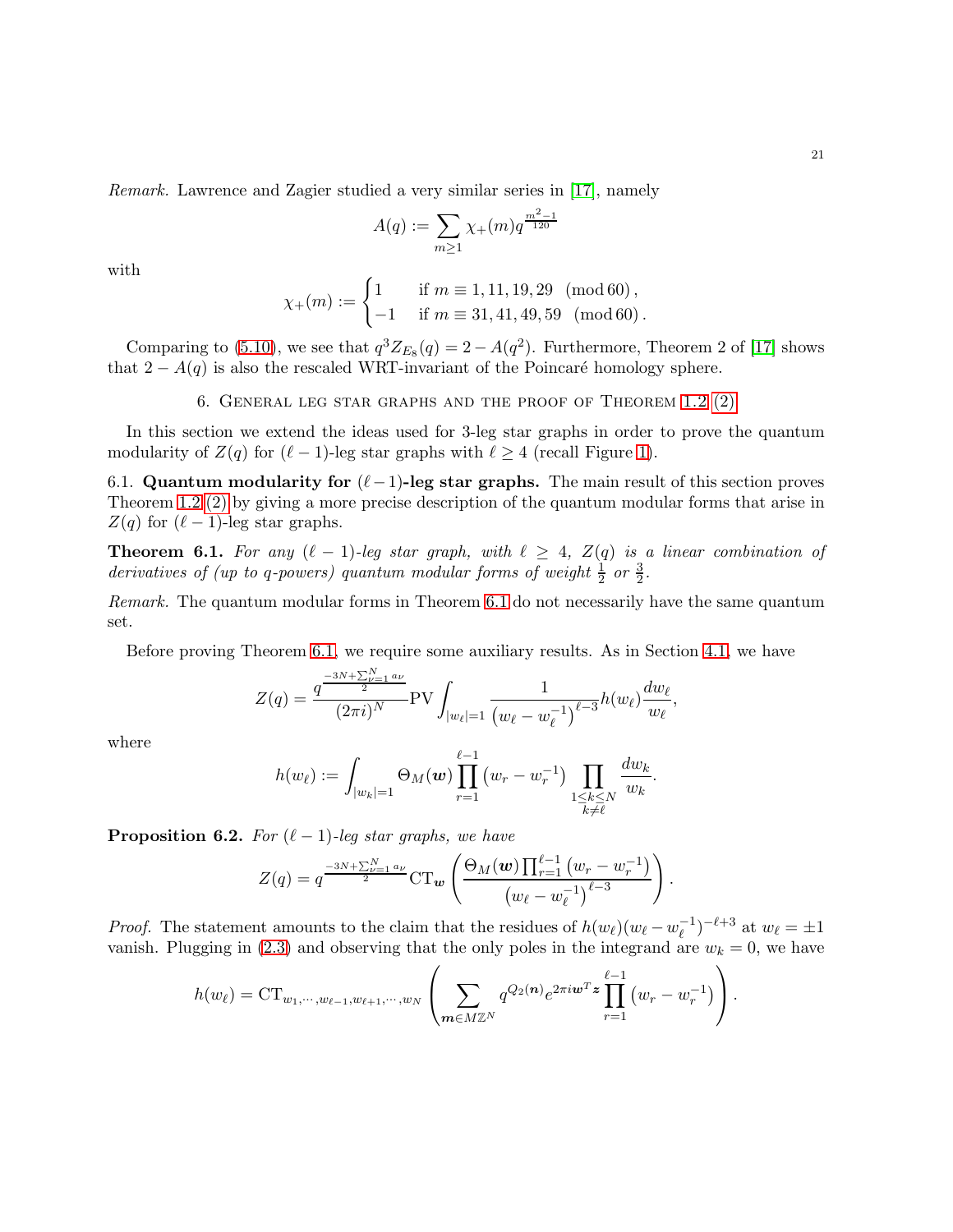Now [\(3.1\)](#page-3-2) gives

$$
h(w_{\ell}) = (-1)^{\ell-1} \sum_{\substack{m_1, \cdots, m_{\ell-1} \in \{\pm 1\} \\ m = (m_1, \cdots, m_{\ell}, 0, \cdots, 0)^T \in M\mathbb{Z}^N}} m_1 \cdots m_{\ell-1} q^{Q_2(m)} w_{\ell}^{m_{\ell}}.
$$

Corollary [3.3](#page-5-1) then implies that

$$
\mathrm{CT}_{w_{\ell}}\left(\frac{h(w_{\ell})}{(w_{\ell}-w_{\ell}^{-1})^{\ell-3}}\right)=\mathrm{CT}_{w_{\ell}}\left(\frac{H(w_{\ell})}{w_{\ell}-w_{\ell}^{-1}}\right),\,
$$

where

<span id="page-21-0"></span>
$$
H(w_{\ell}) := \frac{(-1)^{\ell-1}}{(\ell-4)!} \sum_{\substack{m_1, \dots, m_{\ell-1} \in \{\pm 1\} \\ m = (m_1, \dots, m_{\ell}, 0, \dots, 0)^T \in M\mathbb{Z}^N}} m_1 \cdots m_{\ell-1} \left(\frac{m_{\ell} - \ell + 5}{2}\right)_{\ell-4} q^{Q_2(m)} w_{\ell}^{m_{\ell} - \ell + 4}.
$$
 (6.1)

As in the proof of Theorem [4.2,](#page-9-0) Lemma [4.4](#page-11-1) gives that  $\boldsymbol{m} \in M\mathbb{Z}^N$  if and only if  $-\boldsymbol{m} \in M\mathbb{Z}^N$ . We can therefore change  $m \mapsto -m$  and use [\(3.5\)](#page-5-2) in order to obtain

$$
H\left(w_{\ell}^{-1}\right) = (-1)^{\ell-1}(-1)^{\ell-4}H(w_{\ell}) = -H(w_{\ell}).
$$

The proposition statement follows from Lemma [3.1.](#page-4-2)

We are now ready to prove Theorem [6.1.](#page-20-0)

Proof of Theorem [6.1.](#page-20-0) We follow the basic approach from the proof of Theorem [4.2.](#page-9-0) Applying Proposition [6.2](#page-20-2) and recalling [\(6.1\)](#page-21-0), we have

$$
Z(q) = \frac{q^{\frac{-3N + \sum_{\nu=1}^{N} a_{\nu}}{2}} (-1)^{\ell-1}}{(\ell-4)!}
$$
  
×  $CT_{w_{\ell}}$ 
$$
\left(\sum_{\substack{m_1, \cdots, m_{\ell-1} \in \{\pm 1\} \\ m = (m_1, \cdots, m_{\ell}, 0, \cdots, 0)^T \in M\mathbb{Z}^N}} m_1 \cdots m_{\ell-1} \left(\frac{m_{\ell} - \ell + 5}{2}\right)_{\ell-4} q^{Q_2(m)} \frac{w_{\ell}^{m_{\ell} - \ell + 4}}{w_{\ell} - w_{\ell}^{-1}}\right).
$$
 (6.2)

Lemma [4.4](#page-11-1) again implies that there exists an additive subgroup  $S \subset (\mathbb{Z}/D\mathbb{Z})^N$  such that  $m \in M\mathbb{Z}^N$  if and only if  $m \equiv s \pmod{D}$  for some  $s \in S$ . Let  $T \subset S$  be the subset of elements of the form  $\mathbf{s} = (\varepsilon_1, \dots, \varepsilon_{\ell-1}, g, 0, \dots, 0)^T \in S$ , where  $\varepsilon_j \equiv \pm 1 \pmod{D}$ , and g is a residue modulo D. We can therefore write the constant term from [\(6.2\)](#page-21-1) as (ignoring outside constants)

$$
\operatorname{CT}_{w_{\ell}}\left(\sum_{\mathbf{s}\in T}\sum_{\substack{\mathbf{m}=(\varepsilon_1,\cdots,\varepsilon_{\ell-1},m_{\ell},0,\cdots,0)^T\\m_{\ell}\equiv g\pmod{D}}}\varepsilon_1\cdots\varepsilon_{\ell-1}\left(\frac{m_{\ell}-\ell+5}{2}\right)_{\ell-4}q^{Q_2(\mathbf{m})}\frac{w_{\ell}^{m_{\ell}-\ell+4}}{w_{\ell}-w_{\ell}^{-1}}\right).
$$
(6.3)

<span id="page-21-2"></span><span id="page-21-1"></span>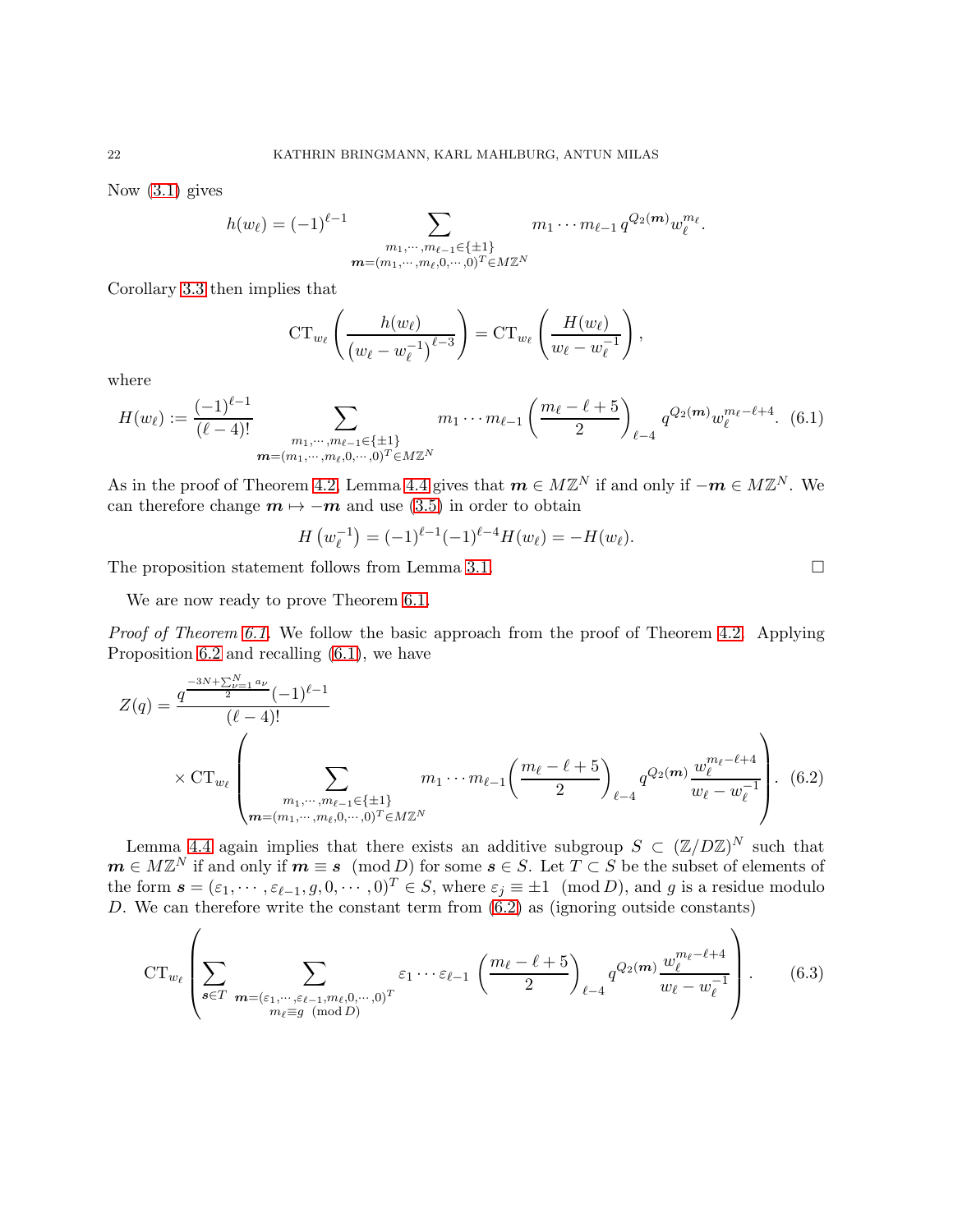As before,  $T = -T$ . Combining with [\(3.5\)](#page-5-2), we pair the s and  $-s$  terms, so [\(6.3\)](#page-21-2) becomes

$$
\frac{1}{2} \mathrm{CT}_{w_{\ell}} \left( \sum_{\mathbf{s} \in T} \sum_{\substack{\mathbf{m} = (\varepsilon_1, \dots, \varepsilon_{\ell-1}, m_{\ell}, 0, \dots, 0)^T \\ m_{\ell} \equiv g \pmod{D}}} \varepsilon_1 \cdots \varepsilon_{\ell-1} \left( \frac{m_{\ell} - \ell + 5}{2} \right)_{\ell-4} q^{Q_2(\mathbf{m})} \frac{w_{\ell}^{m_{\ell}} - w_{\ell}^{-m_{\ell}}}{w_{\ell}^{\ell-4} (w_{\ell} - w_{\ell}^{-1})} \right).
$$

We now apply [\(3.4\)](#page-4-4) to the inner sum for a particular fixed  $\mathbf{s} = (\varepsilon_1, \dots, \varepsilon_{\ell-1}, g, 0, \dots, 0)^T \in T$ , which gives a sum of the form (ignoring all outside constants and  $q$ -powers)

$$
CT_w \left( \sum_{m \equiv g \pmod{D}} \left( \frac{m - \ell + 5}{2} \right)_{\ell - 4} q^{Q_2(m)} \frac{w^m - w^{-m}}{w^{\ell - 4} (w - w^{-1})} \right)
$$
  
= 
$$
\sum_{\substack{m \equiv g \pmod{D} \\ m \equiv \ell - 3 \pmod{2}}} \left( \frac{m - \ell + 5}{2} \right)_{\ell - 4} \delta_{|m| \ge \ell - 3} \operatorname{sgn}(m) q^{Q_2(m)} = \sum_{\substack{m \equiv g \pmod{D} \\ m \equiv \ell - 3 \pmod{2}}} \left( \frac{m - \ell + 5}{2} \right)_{\ell - 4} \operatorname{sgn}(m) q^{Q_2(m)}.
$$

The last equality follows from observing that  $\left(\frac{m-\ell+5}{2}\right)_{\ell-4}=0$  for all m that satisfy  $|m| < \ell-3$ and  $m \equiv \ell - 3 \pmod{2}$ .

We can therefore express  $Z(q)$  as a linear combination of series of the form

<span id="page-22-0"></span>
$$
\sum_{\substack{m \equiv g \pmod{D} \\ m \equiv \ell - 3 \pmod{2}}} \left( \frac{m - \ell + 5}{2} \right)_{\ell - 4} \text{sgn}(m) q^{\frac{1}{2}am^2 + bm + c},\tag{6.4}
$$

where  $a \in \mathbb{N}$ ,  $b \in \mathbb{Z}$ , and  $c \in \mathbb{C}$ . We now simplify the system to a single congruence as in [\(4.12\)](#page-12-2).

If D is odd, then the system becomes  $m \equiv t \pmod{2D}$  for some t. As before, we complete the square in the q-power to obtain that  $(6.4)$  equals

<span id="page-22-1"></span>
$$
q^{c-\frac{b^2}{2a}} \sum_{m \equiv t \pmod{2D}} \text{sgn}(m) \left(\frac{m-\ell+5}{2}\right)_{\ell-4} q^{\frac{a}{2}\left(m+\frac{b}{a}\right)^2}.
$$
 (6.5)

Note that the Pochhammer symbol can be decomposed as

$$
\left(\frac{m-\ell+5}{2}\right)_{\ell-4} = P_1\left(\frac{a}{2}\left(m+\frac{b}{a}\right)^2\right) + \left(m+\frac{b}{a}\right)P_2\left(\frac{a}{2}\left(m+\frac{b}{a}\right)^2\right),\,
$$

where  $P_1$  and  $P_2$  are polynomials of degrees at most  $\lfloor \frac{\ell-4}{2} \rfloor$  $\frac{-4}{2}$  and  $\lfloor \frac{\ell-5}{2} \rfloor$  $\frac{-5}{2}$ , respectively. We can now write  $(6.5)$  as (ignoring the outside q-power)

$$
f(q) + P_1(\mathcal{D}) \left( F_{at+b,aD} \left( 2aD^2 \tau \right) \right) + 2DP_2(\mathcal{D}) \left( G_{at+b,aD} \left( 2aD^2 \tau \right) \right), \tag{6.6}
$$

where  $\mathcal{D} := q \frac{d}{dq}$  and where  $f(q)$  is a finite series in rational powers of q.

If  $D$  is even and  $g$  is odd, the calculations are analogous, with the only difference being that the modulus 2D is replaced by D (which may be written as  $2k$ ). Recalling Propositions [3.5,](#page-7-5) [3.6](#page-8-1) and [3.7,](#page-8-2) in all cases we can therefore express  $Z(q)$  in the desired form.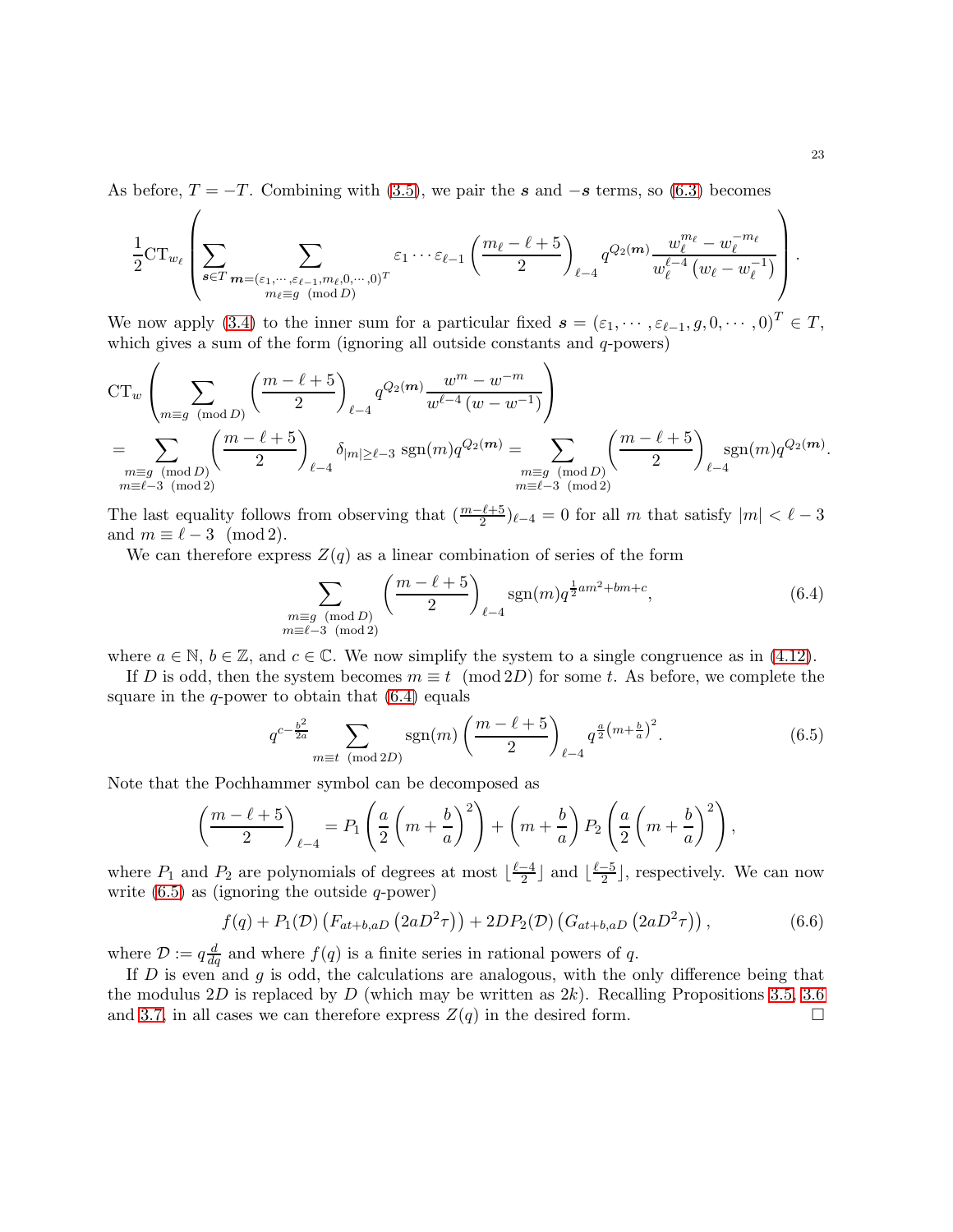Observing that for  $\ell = 5$  the polynomials  $P_1$  and  $P_2$  in the proof of Theorem [6.1](#page-20-0) are constants, we obtain a special case.

**Corollary 6.3.** For any 4-leg star graph,  $Z(q)$  is a linear combination of quantum modular forms (*up to q-powers*) of weights  $\frac{1}{2}$  or  $\frac{3}{2}$ .

Remark. We are currently unable to prove that  $Z(q)$  is quantum modular on a dense subset of Q. The key issue is that in Proposition [3.6](#page-8-1) we have three different types of quantum sets for the functions  $G_{j,p}$ . These three sets are pairwise disjoint, so we would have to prove that only one type can occur in a decomposition of  $Z(q)$ .

6.2. An example of  $Z(q)$  with quantum set  $\subsetneq \mathbb{Q}$ . In this section we construct an example of a 4-leg star graph such that  $Z(q)$  is a linear combination of quantum modular forms (up to rational q-powers) that are not defined at all roots of unity. In particular, in this example  $Z(q)$ is undefined at  $q=1$ .

Consider the 4-leg star graph with matrix M

$$
M = \begin{pmatrix} 3 & -1 & -1 & -1 & -1 \\ -1 & 3 & 0 & 0 & 0 \\ -1 & 0 & 3 & 0 & 0 \\ -1 & 0 & 0 & 3 & 0 \\ -1 & 0 & 0 & 0 & 3 \end{pmatrix},
$$

which is clearly positive definite.

Proposition 6.4. For the matrix M given above,

<span id="page-23-0"></span>
$$
Z(q) = -\frac{2}{3}q^{\frac{2}{3}}F_{2,3}(30\tau) + 5q^{\frac{2}{3}}G_{2,3}(30\tau). \tag{6.7}
$$

Both  $F_{2,3}(30\tau)$  and  $G_{2,3}(30\tau)$  are quantum modular forms on

$$
S := \left\{ \frac{h}{k} \in \mathbb{Q} : \gcd(h, k) = 1, 3 | k, 4 \nmid k \right\},\
$$

but  $Z(q)$  is not defined on all of  $Q$ .

Proof. We have

$$
Z(q) = \mathrm{CT}_{\mathbf{w}}\left(\frac{\Theta_M(\mathbf{w}) \prod_{r=2}^5 (w_r - w_r^{-1})}{(w_1 - w_1^{-1})^2}\right).
$$

As this example is relatively straightforward, we take a direct approach to evaluate  $Z(q)$ , rather than switching to [\(2.3\)](#page-3-4) and following the "inverse matrix" approach that appears in the proofs of Theorems [4.2](#page-9-0) and [6.1.](#page-20-0) Plugging in the matrix, we have

$$
Z(q) = \sum_{n \in \mathbb{Z}^5} q^{Q_1(n)} \operatorname{CT}_{w_1} \left( \frac{w_1^{3n_1 - n_2 - n_3 - n_4 - n_5}}{(w_1 - w_1^{-1})^2} \right) \prod_{r=2}^5 \operatorname{CT}_{w_r} \left( \left( w_r - w_r^{-1} \right) w_r^{3n_r - n_1} \right).
$$

Applying [\(3.1\)](#page-3-2) for  $w_2, w_3, w_4$ , and  $w_5$  introduces the relations  $3n_r - n_1 = \pm 1$  for  $2 \le r \le 5$ , which further implies that all  $n_r$  must be equal. Writing the common value as n, we then have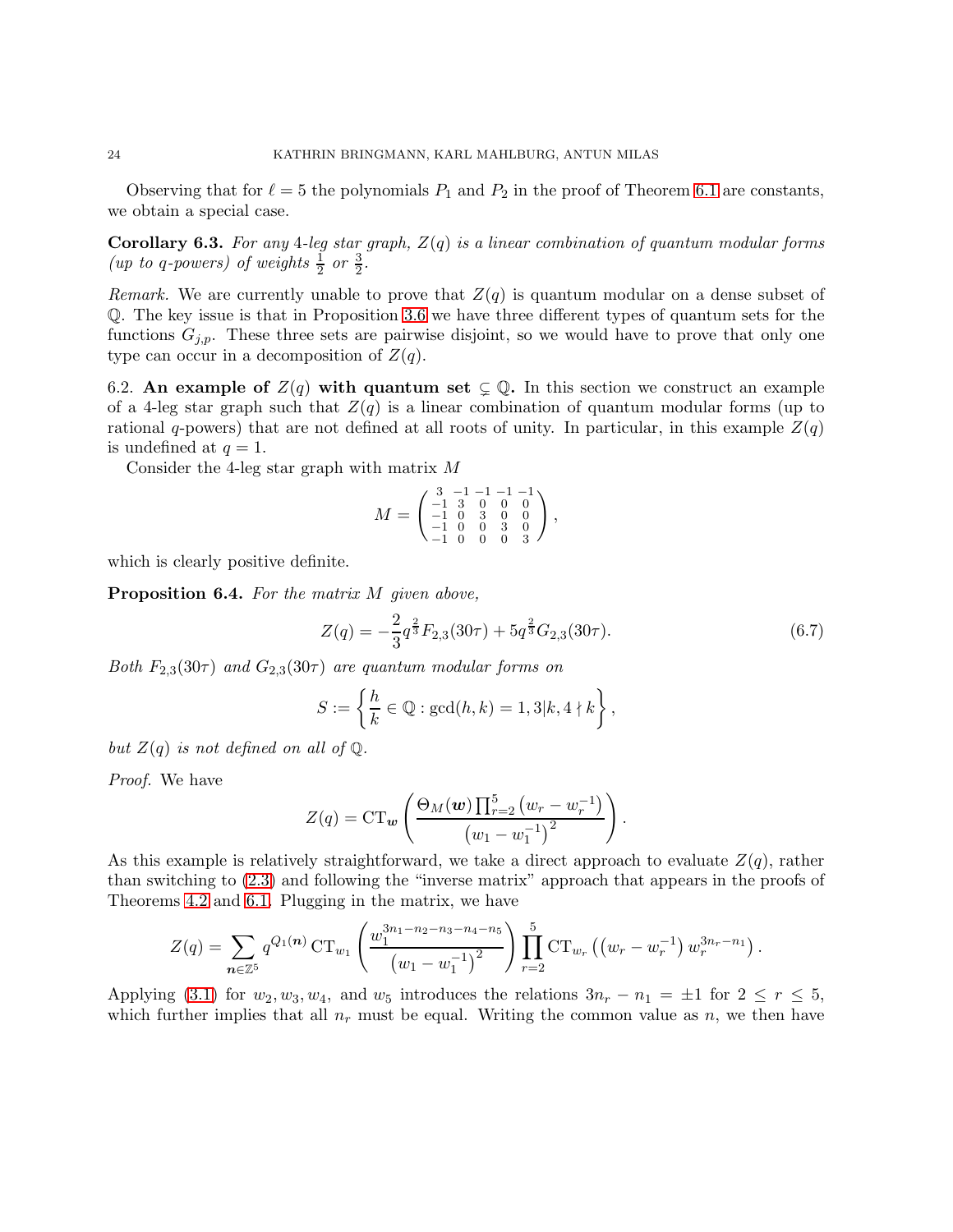$n_1 = 3n \pm 1$ . This yields that

$$
Z(q) = \sum_{\pm} \sum_{n \in \mathbb{Z}} q^{Q_1(3n \pm 1, n, n, n, n)} \operatorname{CT}_{w} \left( \frac{w^{3(3n \pm 1) - 4n}}{(w - w^{-1})^2} \right) = \sum_{\pm} \sum_{n \in \mathbb{Z}} q^{\frac{1}{2}(15n^2 \pm 10n + 3)} \operatorname{CT}_{w} \left( \frac{w^{5n \pm 3}}{(w - w^{-1})^2} \right).
$$

Corollary [3.3](#page-5-1) implies that

$$
\operatorname{CT}_w\left(\frac{w^m}{(w-w^{-1})^2}\right) = \frac{m}{2}\operatorname{CT}_w\left(\frac{w^{m-1}}{w-w^{-1}}\right).
$$

<span id="page-24-0"></span>Thus

$$
Z(q) = \frac{1}{2} \sum_{\pm} \sum_{n \in \mathbb{Z}} q^{\frac{15}{2}n^2 \pm 5n + \frac{3}{2}} (5n \pm 3) \operatorname{CT}_{w} \left( \frac{w^{5n \pm 3 - 1}}{w - w^{-1}} \right)
$$
  
= 
$$
\frac{1}{2} \sum_{n \in \mathbb{Z}} q^{\frac{15}{2}n^2 + 5n + \frac{3}{2}} (5n + 3) \operatorname{CT}_{w} \left( \frac{w^{5n + 3} - w^{-5n - 3}}{w(w - w^{-1})} \right),
$$
(6.8)

where for the minus term we change  $n \mapsto -n$ . We now apply [\(3.4\)](#page-4-4), which implies that

$$
CT_w \left( \frac{w^{5m+3} - w^{-5m-3}}{w(w - w^{-1})} \right) = \delta_{|5m+3| \ge 2} \, \delta_{5m+3 \equiv 0 \pmod{2}} \, \text{sgn}(5m+3) = \delta_{m \equiv 1 \pmod{2}} \, \text{sgn}(m).
$$

Thus [\(6.8\)](#page-24-0) equals

$$
\frac{1}{2} \sum_{m \equiv 1 \pmod{2}} \text{sgn}(m)(5m+3)q^{\frac{15}{2}m^2+5m+\frac{3}{2}}.
$$

A direct computation then gives [\(6.7\)](#page-23-0).

Note that Proposition [3.6](#page-8-1) implies that the series  $G_{2,3}(3\tau)$  has the quantum set

$$
\left\{\frac{h}{k}\in\mathbb{Q}:\gcd(h,k)=1,3|k,2\nmid k\right\}.
$$

We therefore have that

$$
\frac{1}{10} \left\{ \frac{h}{k} \in \mathbb{Q} : \gcd(h, k) = 1, 3 | k, 2 \nmid k \right\},\
$$

is a common quantum set for both  $G_{2,3}(30\tau)$  and  $F_{2,3}(30\tau)$ . It is not hard to see that this set equals S.

To finish the proof we are left to show that  $\lim_{t\to 0^+} G_{2,3}(e^{-t})$  does not exist. This follows by following the well-known technique of Euler-MacLaurin summation for asymptotic series (see Proposition 6.5 of [\[22\]](#page-26-1)), and a short calculation verifies that the main term diverges.

#### 7. Conclusion and future work

(1) In this paper we demonstrate the quantum modularity of  $Z(q)$  (up to a rational power of q) for every 3-leg star graph. In order to extend this result to general  $n$ -leg star graphs we need a better description of the individual quantum modular forms appearing in Theorem [6.1.](#page-20-0) As we discuss above, it is not clear whether the individual sums have a common quantum set. Note however that in all of the examples we have checked this is the case.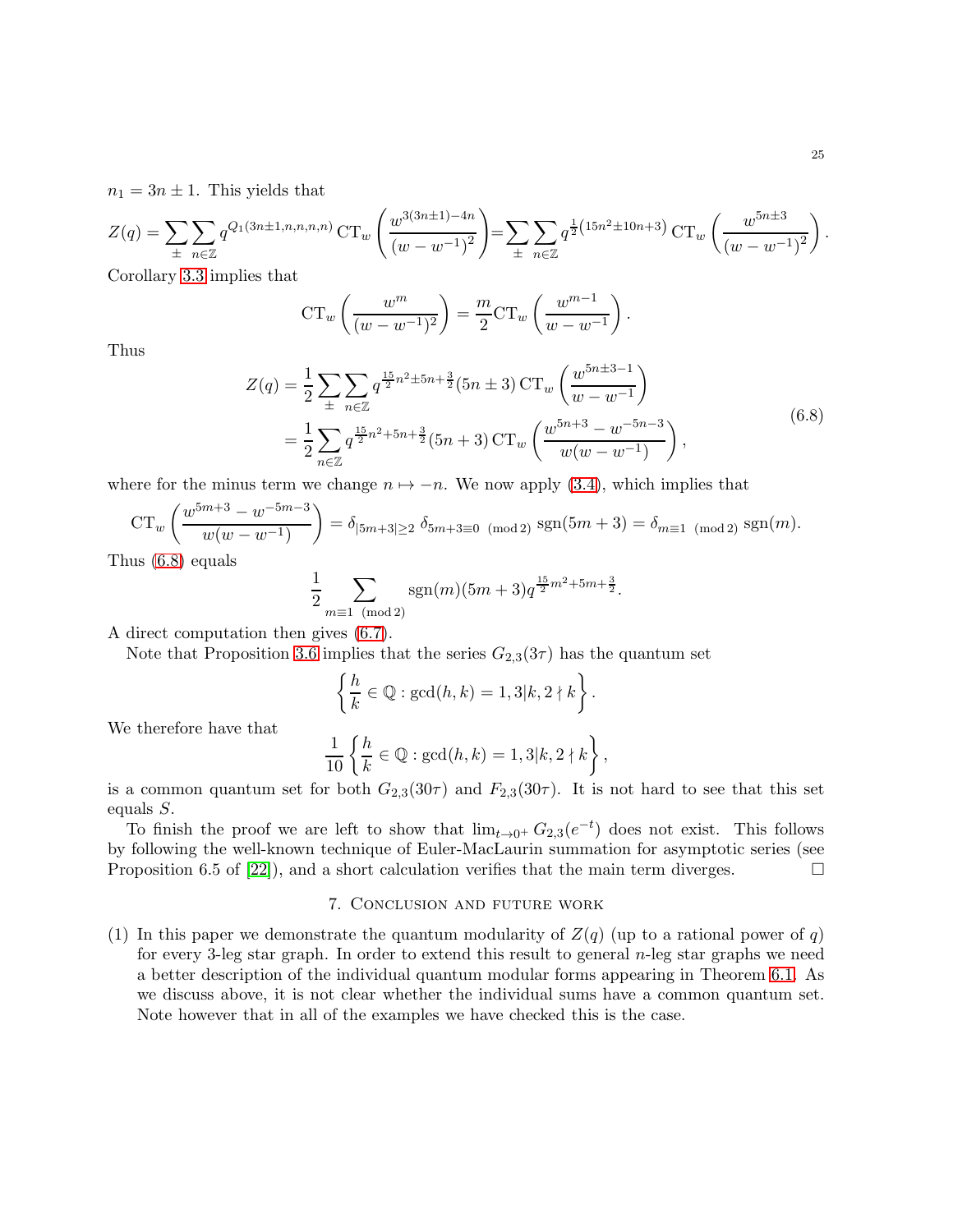(2) More complicated (and interesting) examples of  $Z(q)$  functions arise from non-star graphs such as (see  $[10]$ ):



The series  $\widehat{Z}_0(q)$  in these examples are reminiscent of double false theta functions studied in [\[2\]](#page-25-18). It would be interesting to determine quantum modular properties of such series.

#### **REFERENCES**

- <span id="page-25-16"></span>[1] K. Bringmann, T. Creutzig, and L. Rolen, Negative index Jacobi forms and quantum modular forms, Res. Math. Sci. 1 (1) (2014), 11.
- <span id="page-25-18"></span>[2] K. Bringmann, J. Kaszian and A.Milas, Higher depth quantum modular forms, multiple Eichler integrals, and  $5\mathfrak{ls}$  false theta functions (2017), Res. Math. Sci., accepted for publication.
- <span id="page-25-7"></span>[3] K. Bringmann and A. Milas, W-algebras, false theta functions and quantum modular forms, I, Int. Math. Res. Not. 21 (2015), 11351–11387.
- <span id="page-25-11"></span>[4] K. Bringmann and A. Milas, W-algebras, higher rank false theta functions, and quantum dimensions, Selecta Math. 23 (2017), 1249–1278.
- <span id="page-25-9"></span>[5] K. Bringmann, K. Hikami, and J. Lovejoy, On the modularity of the unified WRT invariants of certain Seifert manifolds, Adv. Appl. Math. 46 (2011), 86–93.
- <span id="page-25-14"></span><span id="page-25-8"></span>[6] M. Cheng, S. Chun, F. Ferrari, S. Gukov, and S. Harrison, 3d Modularity,  $arXiv:1809.10148$ .
- [7] T. Creutzig and A.Milas, Higher rank partial and false theta functions and representation theory, Adv. Math. 314 (2017), 203–227.
- <span id="page-25-13"></span><span id="page-25-12"></span>[8] B. Feigin and S. Gukov, VOA [M4], arXiv:1806.02470.
- <span id="page-25-10"></span>[9] S. Gukov, Talk presented at the Banff workshop Modular Forms and Quantum Invariants of Knots, March 2018.
- <span id="page-25-2"></span>[10] S. Gukov, D. Pei, P. Putrov, and C. Vafa, BPS spectra and 3-manifold invariants, arXiv:1701.06567.
- [11] K. Habiro, A unified Witten-Reshetikhin-Turaev invariant for integral homology spheres, Invent. Math. 171 (2008), 1–81.
- <span id="page-25-5"></span>[12] K. Hikami, Quantum Invariant, Modular Form, and Lattice Points, IMRN 3 (2005), 121–154.
- <span id="page-25-15"></span>[13] K. Hikami, On the Quantum Invariant for the Spherical Seifert Manifold, Commun. Math. Phys. 268 (2006), 285–319.
- [14] K. Hikami, Quantum Invariants, Modular Forms, and Lattice Points II, J. Math. Phys. 47 (2006), 102301.
- <span id="page-25-6"></span>[15] K. Hikami and A. Kirillov, *Torus knot and minimal model*, Phys. Lett. B 575.3 (2003), 343-348.
- <span id="page-25-3"></span>[16] K. Hikami and J. Lovejoy, Torus knots and quantum modular forms, Res. Math. Sci. 2 (1) (2015), 2.
- <span id="page-25-17"></span>[17] R. Lawrence and D. Zagier, Modular forms and quantum invariants of 3-manifolds, Asian J. of Math. 3 (1999), 93–108.
- [18] A. Onishchik and E. Vinberg, Lie groups and algebraic groups. Translated from the Russian and with a preface by D. A. Leites. Springer Series in Soviet Mathematics, Springer-Verlag, Berlin, 1990.
- <span id="page-25-1"></span>[19] N. Reshetikhin and V. Turaev, Invariants of 3-manifolds via link polynomials and quantum groups, Invent. Math. **103** (1991), 547-597.
- <span id="page-25-4"></span><span id="page-25-0"></span>[20] E. Witten, Quantum field theory and the Jones polynomial, Commun. Math. Phys. 121 (1989), 351–399.
- [21] D. Zagier, Vassiliev invariants and a strange identity related to the Dedekind eta-function, Topology 40 (2001), 945–960.